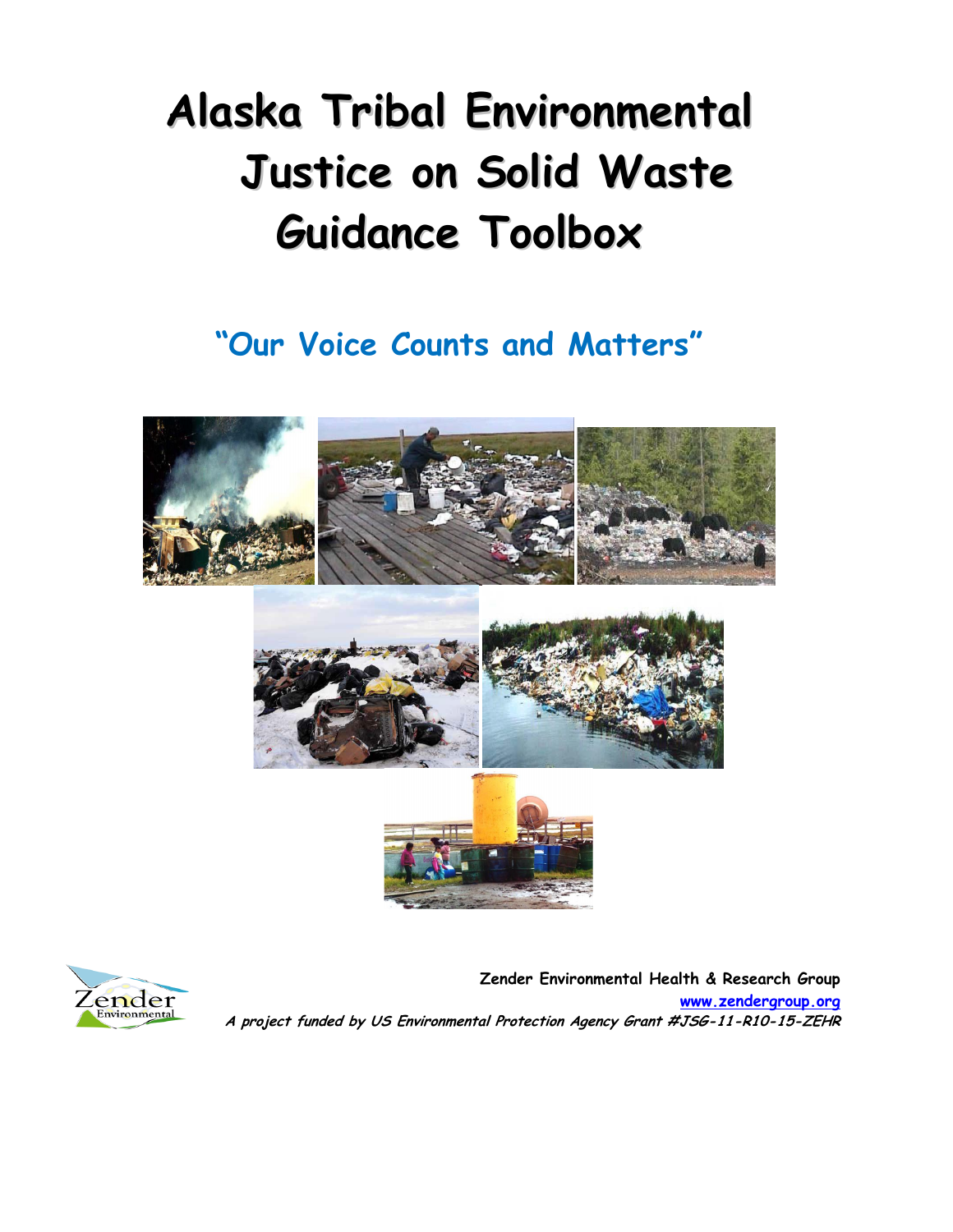## **Inside the "Our Voice Counts and Matters" Toolbox**

The Our Voice Counts and Matters environmental justice guidance toolbox provides supplemental resources and information for Alaskan Tribal Communities and their partners for the incorporation and implementation of environmental justice in their efforts to address solid waste in rural Alaska.

## **Table of Contents**

| IV. Immediate Health Effects Due to Poor Solid Waste Conditions 11           |  |  |
|------------------------------------------------------------------------------|--|--|
|                                                                              |  |  |
| 1.1                                                                          |  |  |
| Example Community Environmental Health Concerns - Issues Check List15<br>1.2 |  |  |
| Example of Comprehensive Environmental Health Checklist  16<br>1.3           |  |  |
|                                                                              |  |  |
|                                                                              |  |  |
|                                                                              |  |  |
|                                                                              |  |  |

*Zender Environmental Health and Research Group, Copyright 2011. www.zendergroup.org This document was funded by a US Environmental Protection Agency Grant #JSG-11-R10-15-ZEHR. Any opinions, findings, and conclusions or recommendations expressed in this Material are solely the responsibility of the authors and do not necessarily represent the official views of the U.S. EPA.*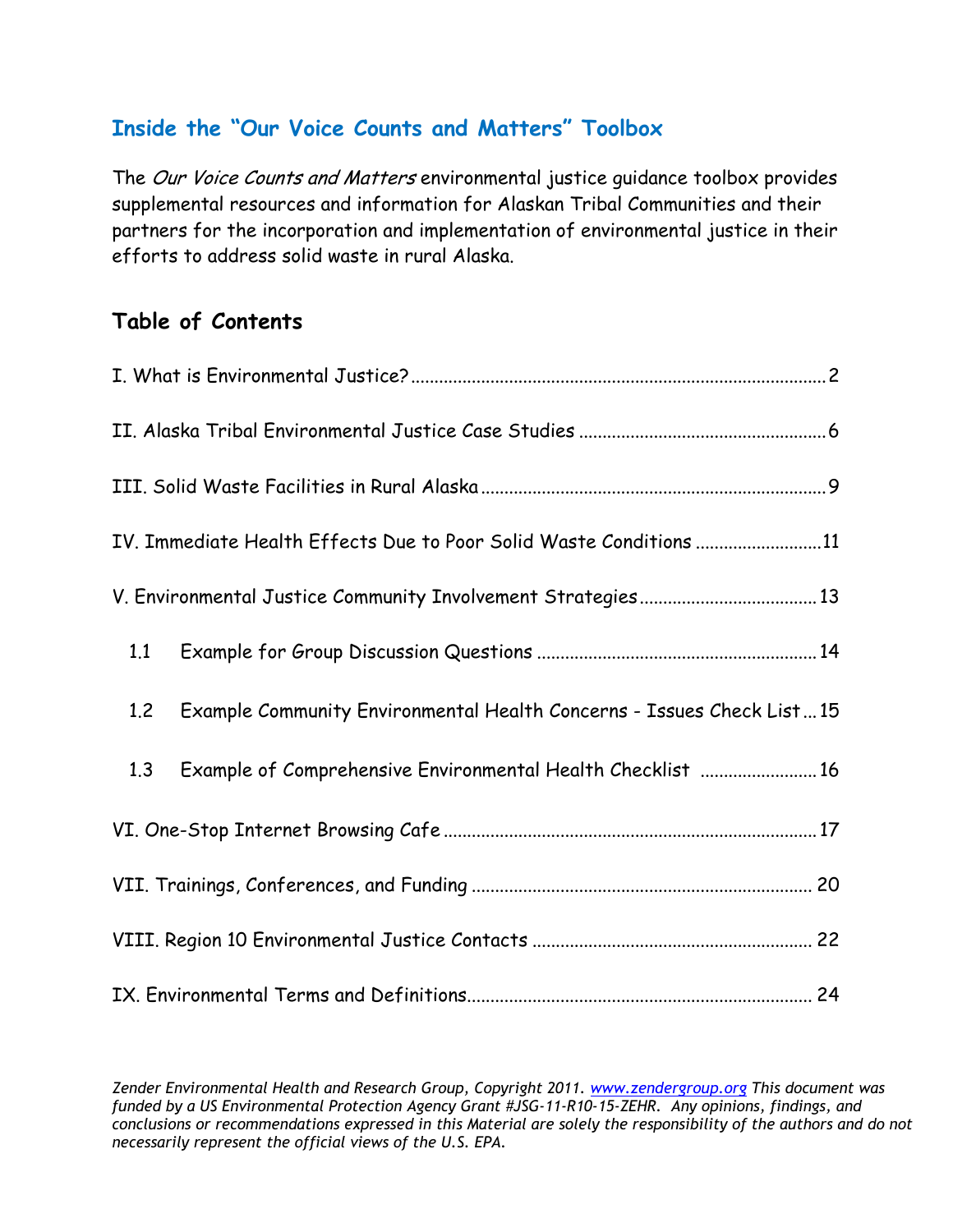## **I. What is Environmental Justice?**



**"Environmental Justice for All"**

Environmental Justice is the fair treatment and meaningful involvement of all people regardless of race, color, national origin, or income with respect to the development, implementation, and enforcement of environmental laws, regulations, and policies. EPA has this goal for all communities and persons across this Nation. It will be achieved when everyone enjoys the same degree of protection from environmental and health hazards and equal access to the decision-making process to have a healthy environment in which to live, learn, and work.

The concept of environmental justice started in the 1980s when people who lived in poorer areas voiced out about what they believe to be environmental discrimination. It seemed that environmental regulations were not benefiting these areas as much as the richer areas. This was due to a lack of political and economic power plus a lack of awareness of environmental issues.

The origins of the environmental justice movement can be traced back to Shocco Township, North Carolina. In 1982, the state selected this town to have a landfill for containing PCB-contaminated soil. Shocco Township has the third lowest per-capita income in the state, and is 69 percent non-white. It was at this incident that advocacy groups began claiming environmental racism, and the environmental justice movement was born.

Since then, there has been legislation passed that **mandates** efforts to try to keep citizens informed. In 1986, the Community Right-to-Know Act was passed, which required industry to disclose information to the public on what chemicals are stored, used, and released in the area. In 1992, the Bush Administration established the Office of Environmental Justice within the EPA.

In 1994, the Clinton Administration directed federal agencies to consider how their activities would negatively impact the environment of minority communities, including Tribal Communities.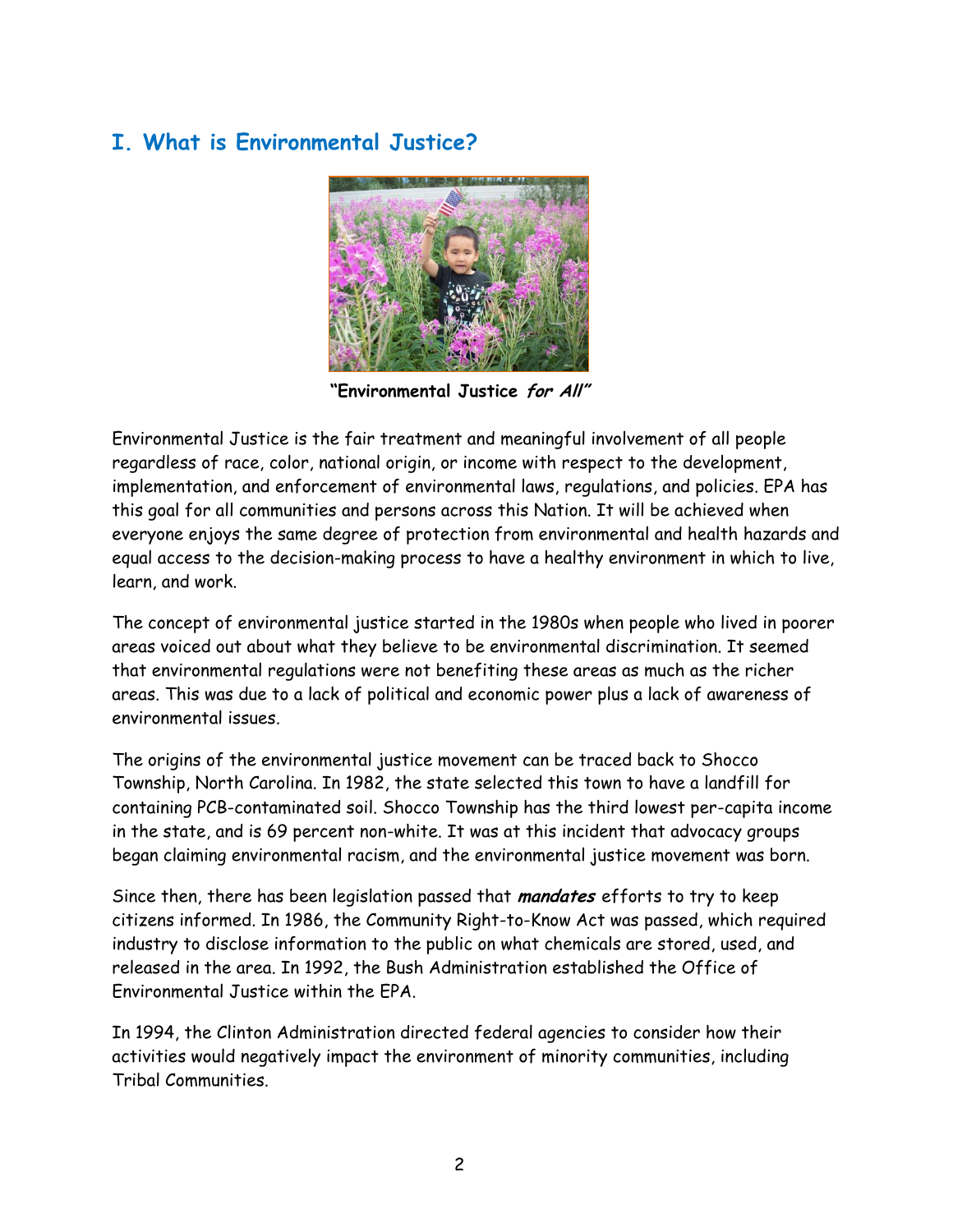#### **ALASKA TRIBES ATTEND ENVIRONMENTAL JUSTICE SESSIONS**

At the 2011 Alaska Forum on the Environment (AFE) two environmental justice sessions were held. In the first session, the Federal Interagency Working Group on Environmental Justice (IWG EJ) presented their current activities on coordination efforts on environmental justice and what strategies they are working on to address environmental justice issues in Tribal communities and other low-income minority communities across the nation. Specifically, how they will solicit increased public and Tribal input into their action plan(s). The multiple federal agency presence at the AFE was one step towards meeting this goal; a goal which was set at the first ever [White House Forum on](http://www.epa.gov/compliance/environmentaljustice/interagency/index.html)  [Environmental Justice](http://www.epa.gov/compliance/environmentaljustice/interagency/index.html) held this past December in Washington D.C.



The second session was set up for the IWG EJ to listen to the environmental concerns from Tribal communities in Alaska. Elders, Tribal Leaders and Tribal Environmental Staff did take this opportunity to voice their environmental justice concerns, issues and recommendations. Also present at this session was Winona Wilson of the EPA who was tasked to bring Alaska's concerns directly to Lisa Jackson, the EPA Administrator.

## **ALASKA TRIBES SPEAK UP FOR ENVIRONMENTAL JUSTICE ON 4 MAJOR ISSUES**

## **1. Children's Health:**

- Children are more vulnerable to environmental exposures, as they are still developing.
- Children experience more frequent exposure to environmental contaminants.
- **C** Need to consider social and economic impacts on individual families.



**Young people walking on beach in Hooper Bay. We need to protect our beaches and waterways for all generations to come…doing this is Environmental Justice.**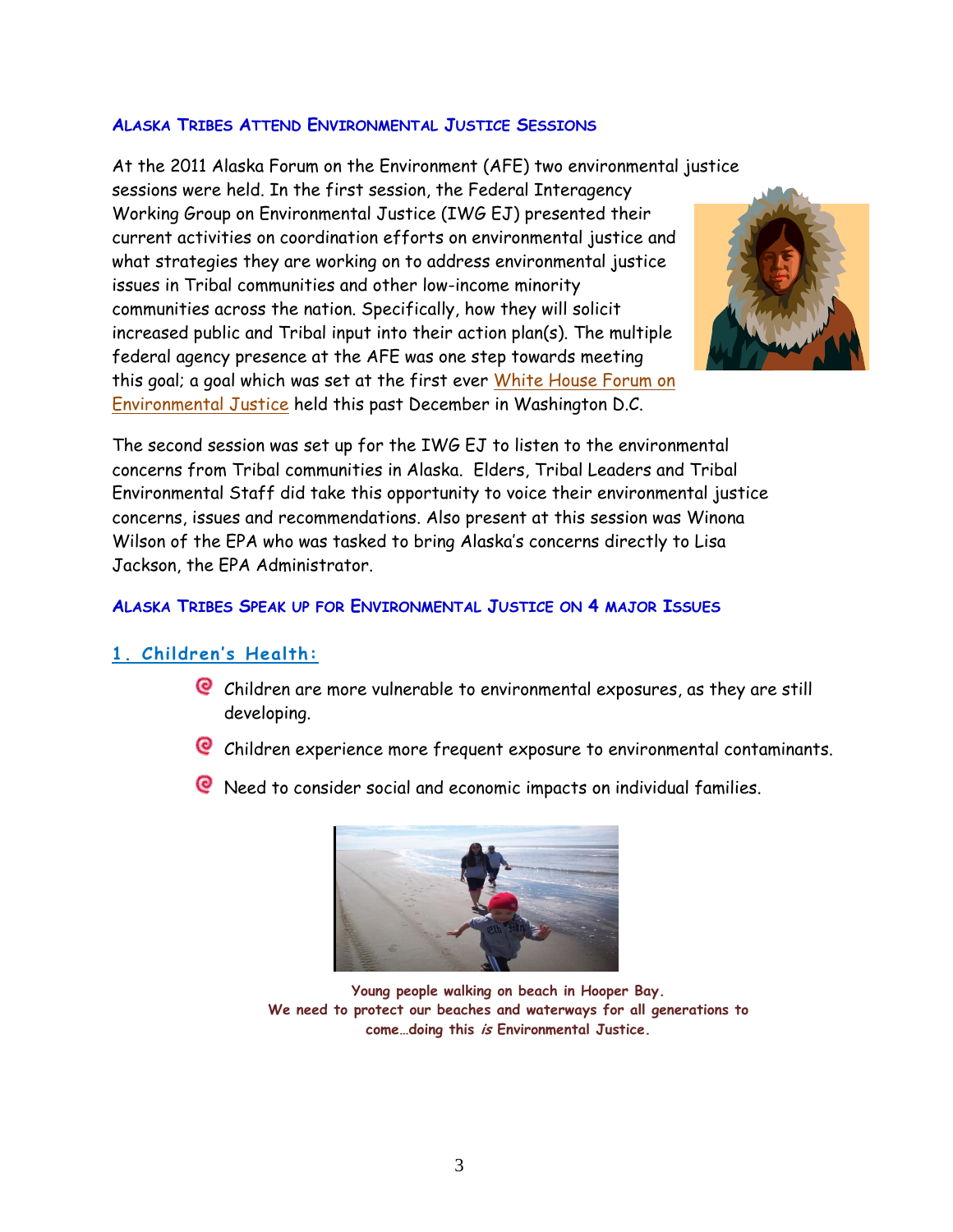## **2. Subsistence:**



- Alaska Tribes need to be at the table where decisions are made in regards to subsistence.
- Need contaminant source identification as it relates to potential health effects.
- Need to coordinate better on consultation efforts.
- System for monitoring fish to better identify and resolve location of problem.
- Accept traditional knowledge as a more valid source of information

## **3. Contaminants:**

- Need technical assistance to understand documents/data.
- Communication should be translated into action/accountability.
- Bring people to the table early and often.
- Need better diagnosis and treatment for environmental health effects

(regardless of the source of contamination).

Clean up known contamination with consideration of health and community welfare (cultural traditions) in assessing and cleaning up the site.



**Hazardous wastes should be covered and stored off the ground. Showing a funding agency that you have to store your oil and antifreeze drums on the school playground could be a good way to receive funding for a hazardous waste storage shed.**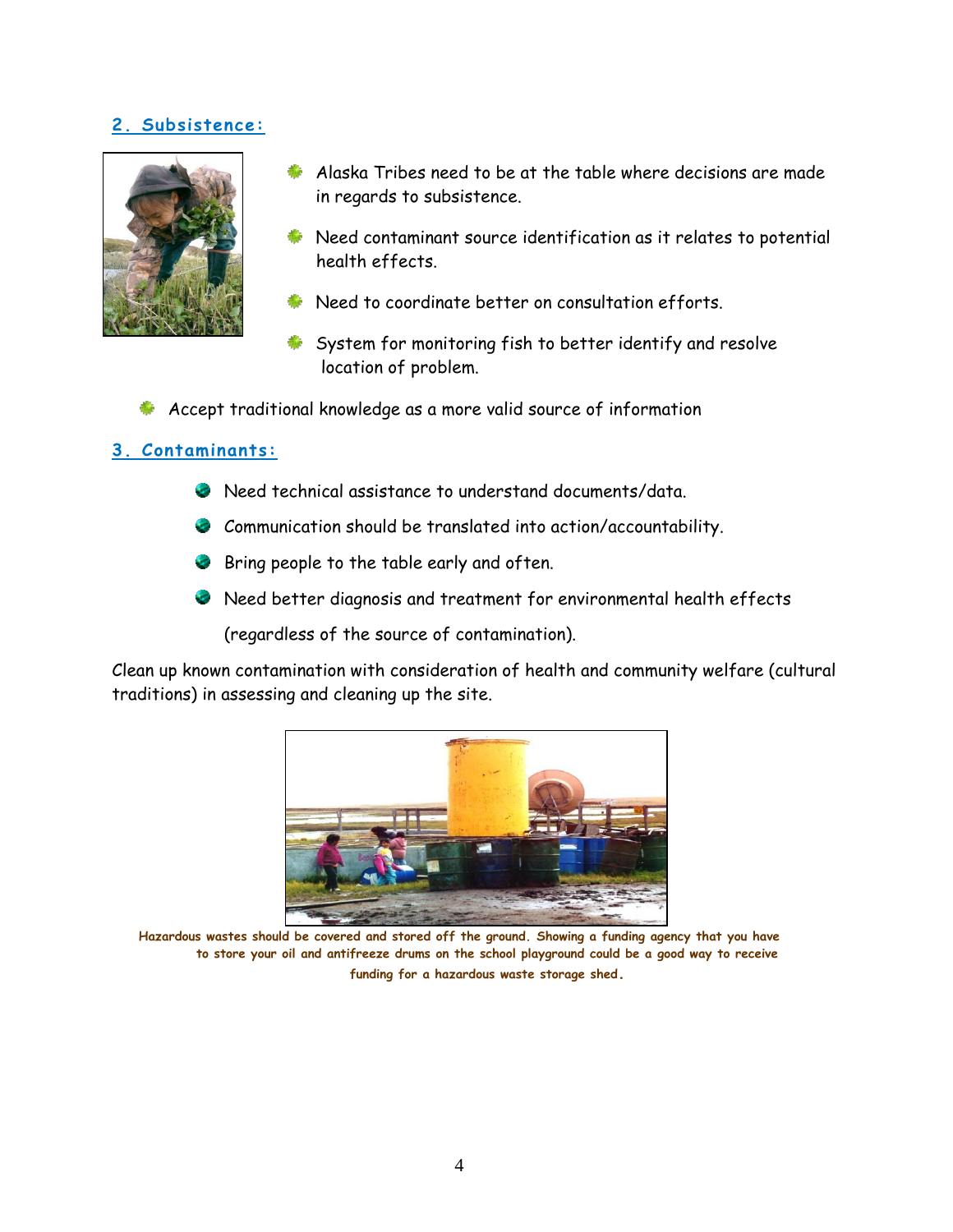## **4. Resource Extraction:**

- Clean water consider that water also provides a spawning habitat
- Resource extraction threatens traditions.



- Need to consider catastrophic effects on subsistence, culture, and way of life.
- If development occurs, Tribes need to be in a position to conduct monitoring.

## **RECOMMENDATIONS MADE BY AK TRIBES TO MEET THESE ISSUES:**

- **\*** Environmental studies/testing are needed, and these studies should incorporate traditional knowledge, be culturally relevant, focus on vulnerable populations and age groups, and specifically explore health effects as they relate to contaminants, subsistence foods, and climate change.
- For new developments and resource extraction, environmental and public health baseline studies are needed, as well as ongoing human and environmental health surveillance.



- **☀ When creating policies, programs, or research studies,** consider social, economic, human health, and cultural factors and, in particular, cumulative impacts.
- $*$  Communities need to see action as a result of their participation; meaningful involvement should be followed by tangible government accountability.
- **\*** Capacity building resources are needed. For example, data needs to be made accessible at local level, resources should be allocated to Tribes to do their own monitoring, and technical assistance should be provided to communities to understand and use data, tools, and policies.
- $*$  Ensure that all communities have clean air, water, food, and adequate sanitation systems.



**\*** Protect subsistence food systems by including indigenous communities in decision‐making and considering the potential disproportionate impacts of policies, programs, and developments on Alaska Native Villages.

**\*** Government agencies need to better streamline their processes and coordinate services internally and externally.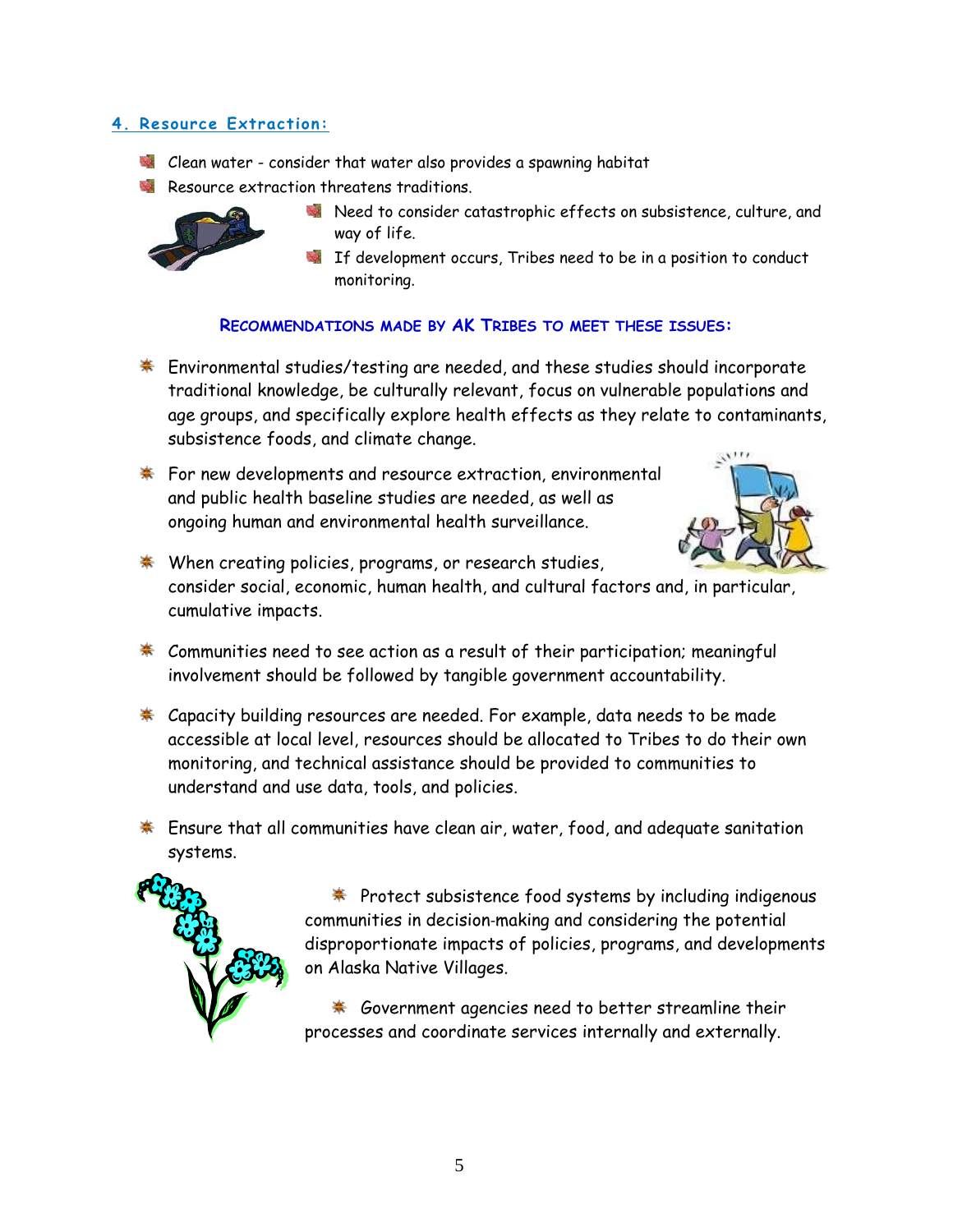## <span id="page-6-0"></span>**II. Alaska Tribal Environmental Justice Case Studies**

## **2009 Organization: Inupiat Community of the Arctic Slope (ICAS) (Barrow, AK)**

Ensuring that local people have a voice in the decision making on oil and gas development projects in their village and the offshore area adjacent to it, upon which they depend. To be achieved by identifying and documenting subsistence practices of local indigenous people, identifying the marine resources upon which they depend, and incorporating that information into the development planning process, at a stage early enough that the information can be effectively utilized to avoid detrimental impacts.



## **2008 Organization: Alaska Community Action for Toxics (Anchorage, AK)**

ACAT research team partnering with the community to sample the water of the Suqi River to test for contaminants to identify the existing toxics to be remediated. ACAT will work together with community and partners to plan the restoration of the Suqi River.

## **2002 Empowering Alaska Native Communities of Cook Inlet to Address Oil and Gas Impacts on Cook Inlet's Natural Resources**

Enhancing communication strategies to address expanding oil and gas development, as well as the training necessary to understand all the issues associated with industrial development in the Lower Inlet.

## Goals:

- $*$  Improve communications among native peoples and communities on oil and gas issues.
- **\*** Enhance native community capacity to identify and address environmental justice issues related to oil and gas development.
- $*$  Promote and enhance the native communities' understanding of information needed to address oil and gas issues.

## Methods:

- $*$  Developed and implemented a strategic communications plan to improve the frequency and substance of oil and gas discussions.
- **\*** Facilitated meetings, teleconferences, and Internet listservs.
- **\*** Identified liaisons from each tribe to actively communicate oil and gas issues to their respective Village Councils and to participate in meetings, teleconferences, and training.
- \* Hosted information clinics using lawyers, marine scientists, engineers, and other tribal and non-tribal experts to train the tribal liaisons in the complexities of oil and gas development.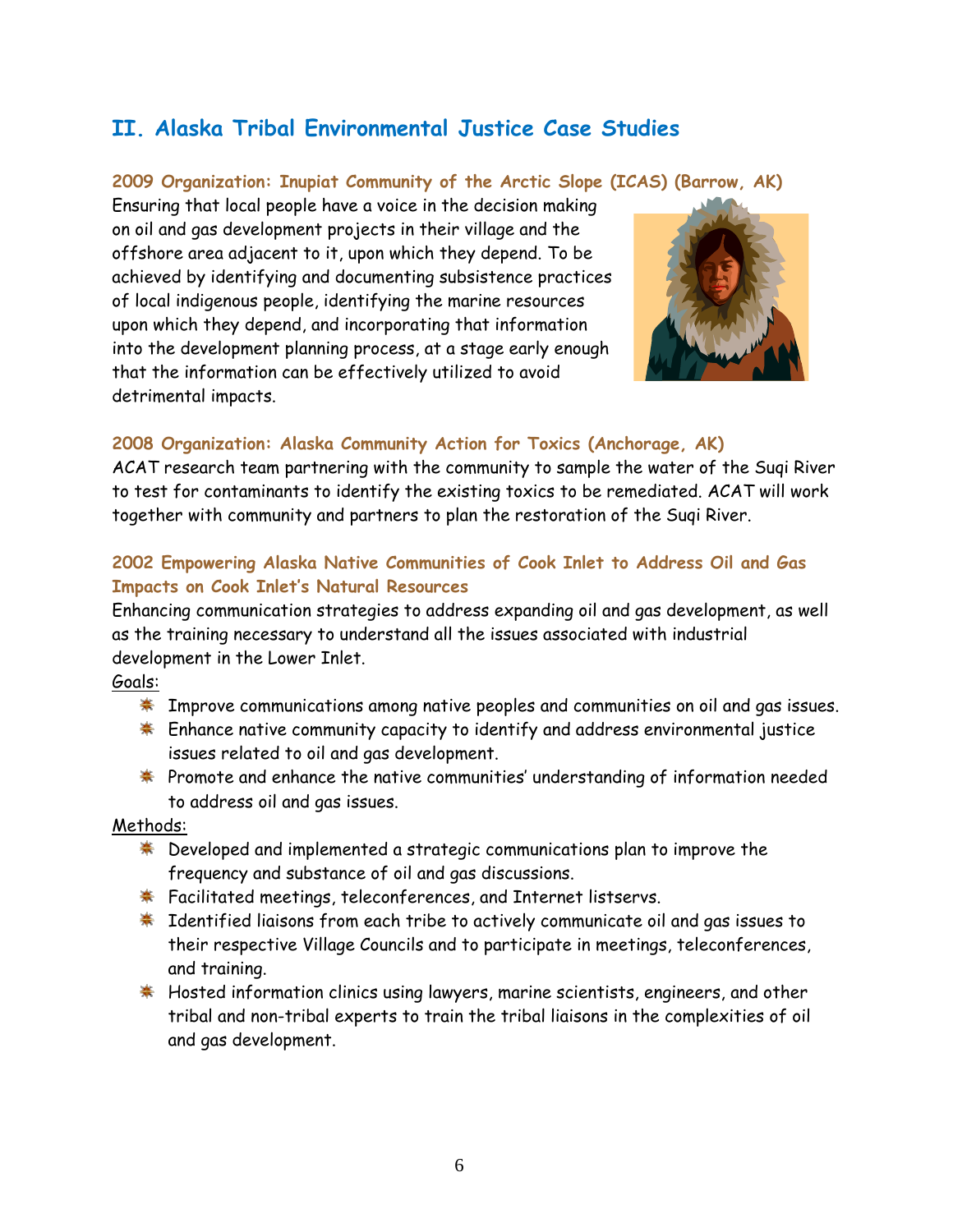#### Products/Results:

Seven Cook Inlet tribes participated in implementing this environmental justice grant. The team developed a strategic communications plan that included setting up a toll- free teleconference line, establishing a regular teleconference line, establishing a regular teleconference meeting schedule, holding monthly meetings, and setting up and managing a Tribal Coalition for Cook Inlet e-mail listserv. Each tribe identified two liaisons to implement the strategic communications plan. The liaisons also participated in two information sessions and researched additional funding to continue to build tribal capacity to enhance their awareness of oil and gas issues in Cook Inlet.

## Successes/Strengths:

As a result of this project, seven of the 10 Cook Inlet tribes participated in a newly developed coalition, "Tribal Coalition for Cook Inlet." This coalition began the collaborative effort to address issues of concern regarding oil and gas development in Cook Inlet. Project Coordinator Eleanor McMullen Port Graham Village Council P.O. Box 5510 Port Graham, AK 99603

## **1999 Emerging tools for local problem (Mekoryuk, AK)**

Target Audience: Native villages and communities relying upon hunting and subsistence fishing in the Yup"ik coastal area along the Bering Sea.

Purpose:

To bring Yup"ik coastal communities together to discuss issues and document observations concerning changes in the regional environment that affect the Yup"ik communities" food sources. This information would then be used to positively impact federal, state, and private efforts affecting the Yup"ik communities.

## Goals:

- **\*** To facilitate communication and information exchange, and create partnerships among stakeholders.
- To build community capacity and ability to identify local environmental justice problems.
- $*$  To involve the community in the design and implementation of activities to address these concerns.

## Methods:

- Develop a workshop that will bring all of the Yup"ik coastal communities together to unite and discuss observations and any concerns they may have.
- \* Collect observations and concerns from the coastal communities along the Bering Sea to in order to create a workbook that will include all of the observations and concerns.

#### Products/Results:

A workbook was distributed to the participants of the workshop to gather information. The results and the observations from the villages were compiled and documented.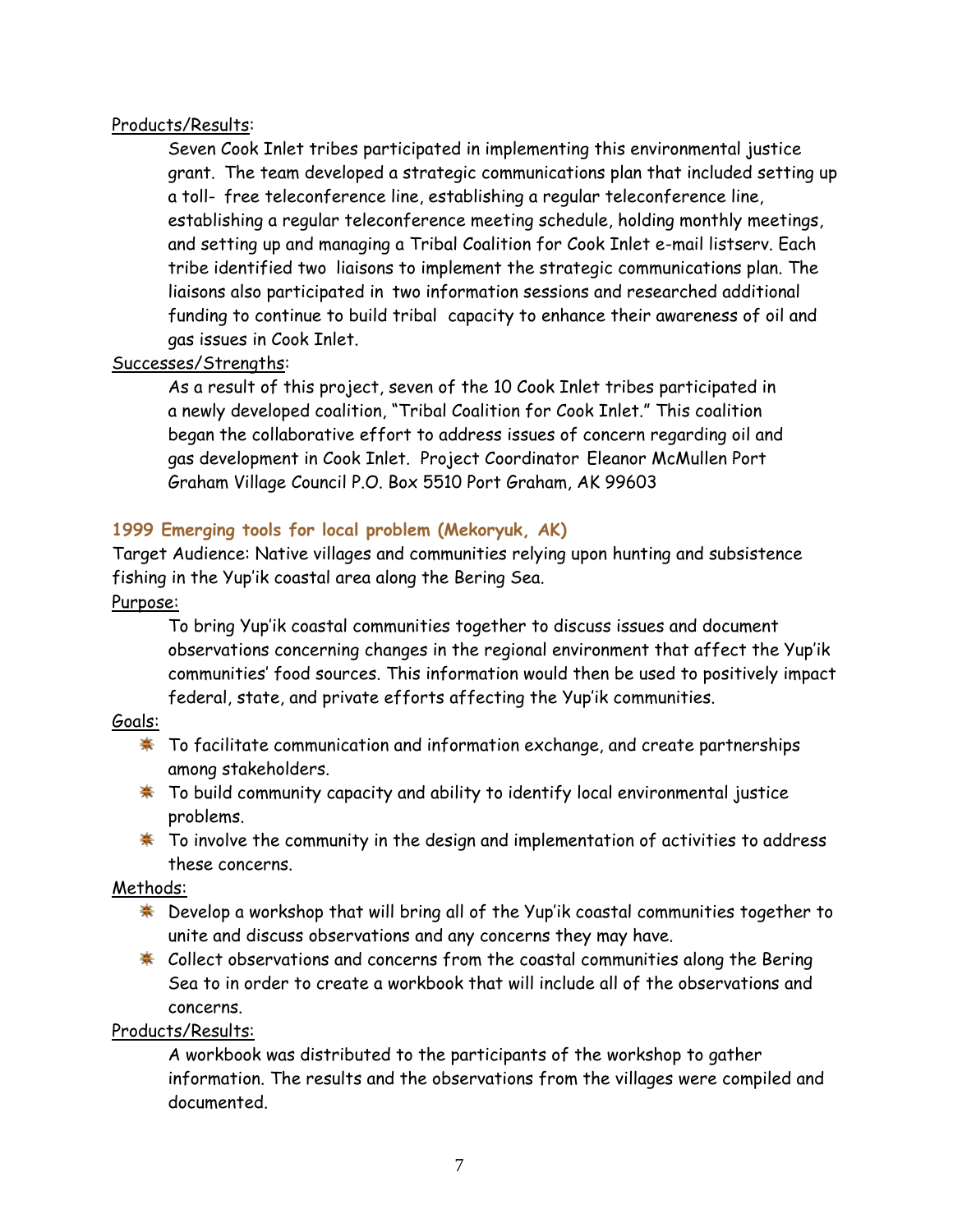#### Success/Strengths:

The participants facilitating communication and information exchanges accomplished the program goals. Furthermore the workbook used to collect information was put into documentation and will be used to actively participate in the research that will be conducted in the Bering Sea in the future.

## **The Metlakatla Indian Community Master Plan**

#### Purpose:

To clean up contamination of the Annette Island Indian Reserve in southeastern Alaska and plan redevelopment to promote economic growth through tourism and commercial fishing. Federal agencies made a commitment to work in partnership with the Metlakatla to address contamination issues that have resulted from the construction and operation of defense facilities over the past five decades. Extensive soil contamination has occurred around fuel storage sites. In addition, lead, asbestos and oils containing PCBs have been found. Especially pertinent to attempts to properly address the issues of Native Americans and Alaska Natives are issues such as the proper implementation of federal trust responsibilities and the building of tribal capacity to manage and conduct environmental programs. The Metlakatla has also been designated a national Brownfields Showcase Community.

> Environmental justice: "embraces the principle that all people and communities are entitled to equal protection of our environment, health, employment, housing, transportation, and civil right laws" (Robert Bullard, Environmental Justice Law Center, Clark Atlanta University, 1997)



**Source: Alaska Community Action on Toxics<http://www.akaction.org/>**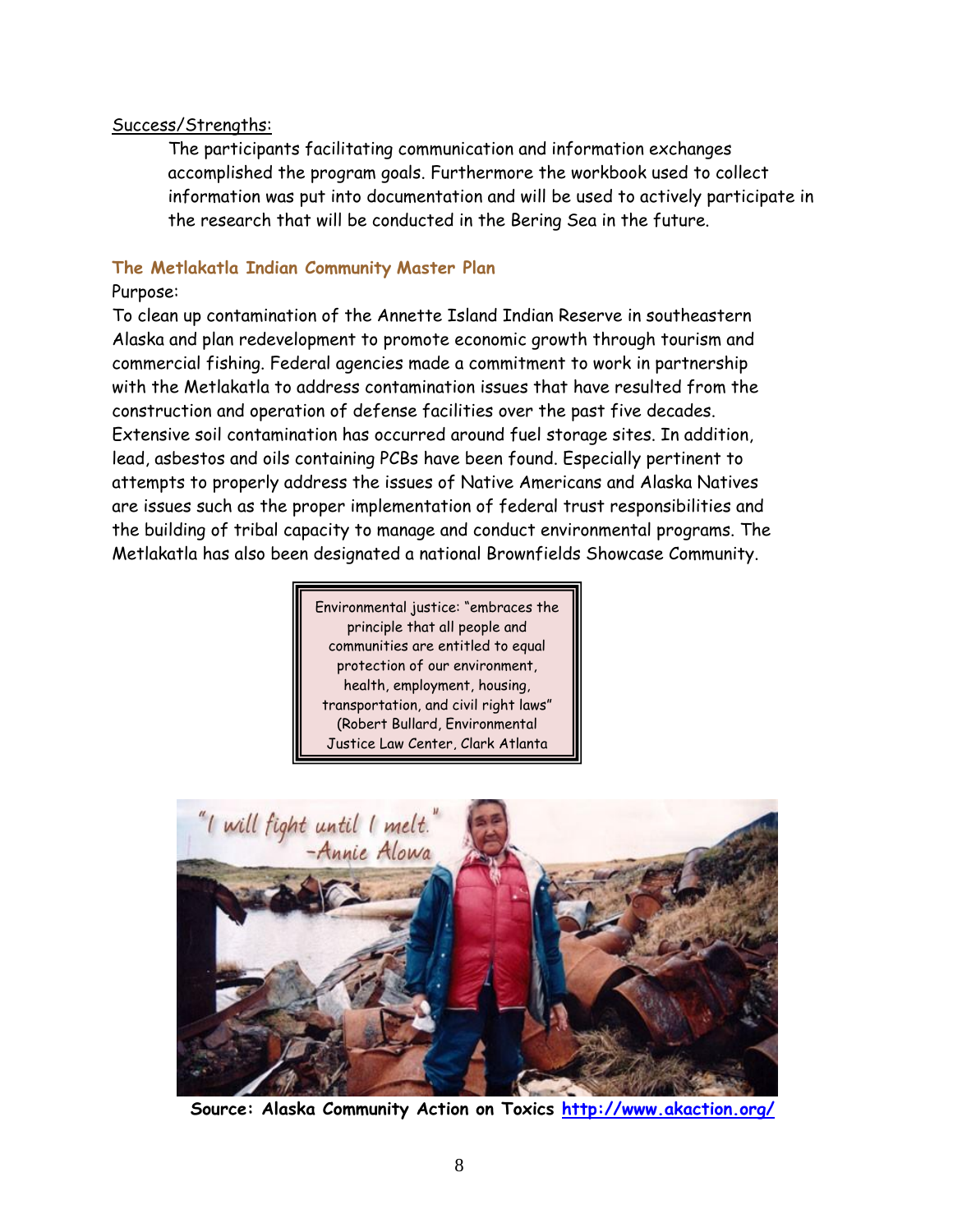## <span id="page-9-0"></span>**III. Solid Waste Facilities in Rural Alaska**

Alaska has 242 municipal landfills of which 174 serve small, rural communities. Municipal landfills are classified based on the average daily intake of waste, and include Class I (greater than 20 tons/day), Class II (five to 20 tons/day), and Class III (less than five tons/day) landfills. In FY 2008, the total number of Alaska municipal landfills included seven Class I, 13 Class II, and 222 Class III landfills.

All municipal landfills are required to have either a permit or other State of Alaska Department of Environmental Conservation (DEC) authorization to ensure that the landfill"s design and operational practices comply with regulatory standards. Compliance with the standards is what makes the difference between an approved landfill and an open dump (DEC, 2010).

A Class III landfill is a design standard unique only to the State of Alaska (allowed by federal exemption) that classifies landfills according to the Alaska solid waste regulations as follows: "A Class III landfill is a landfill that is not connected by road to a Class I landfill or, if connected by road, is located more than 50 miles from a Class I landfill and that accepts, for disposal, less than five tons daily of municipal solid waste, based on annual average." (DEC, 2002).

All Class I and II landfills in Alaska have permits to operate. However, only 25% of Class III landfills are currently permitted. The DEC is working to increase the rate of compliance for Class III landfills by simplifying the permitting process, which can be difficult for small communities with limited resources (State of Alaska, 2010).

## **Currently 167 rural communities have unpermitted Class III landfills, commonly known as "open dumps".**

The communities with permitted Class III landfills meet the minimal realistic standards pursuant to the intent of the federal Resource Conservation and Recovery Act (RCRA). The RCRA banned all open dumping of waste, encouraged source reduction and recycling, and promoted the safe disposal of municipal waste. Currently, there are insufficient funds to close open dumps that may present health and environmental risks (Colt, 2003).

An open dump can be defined as a solid waste site that is not maintained, is unlined, contains uncovered wastes, and has no boundaries (Gilbreath, Kass, 2006 p. 134). In many rural Alaskan communities, because of a lack of resources, a lack of sufficient capacity, and a complicated permitting process, open dump sites are the only option for the disposal of household, commercial, and construction waste. A majority of rural communities do not have trash collection services. Community residents walk or use all-terrain vehicles (ATV"s) or snow machines to transport their trash to the open dump site, commonly referred to as "self-haul."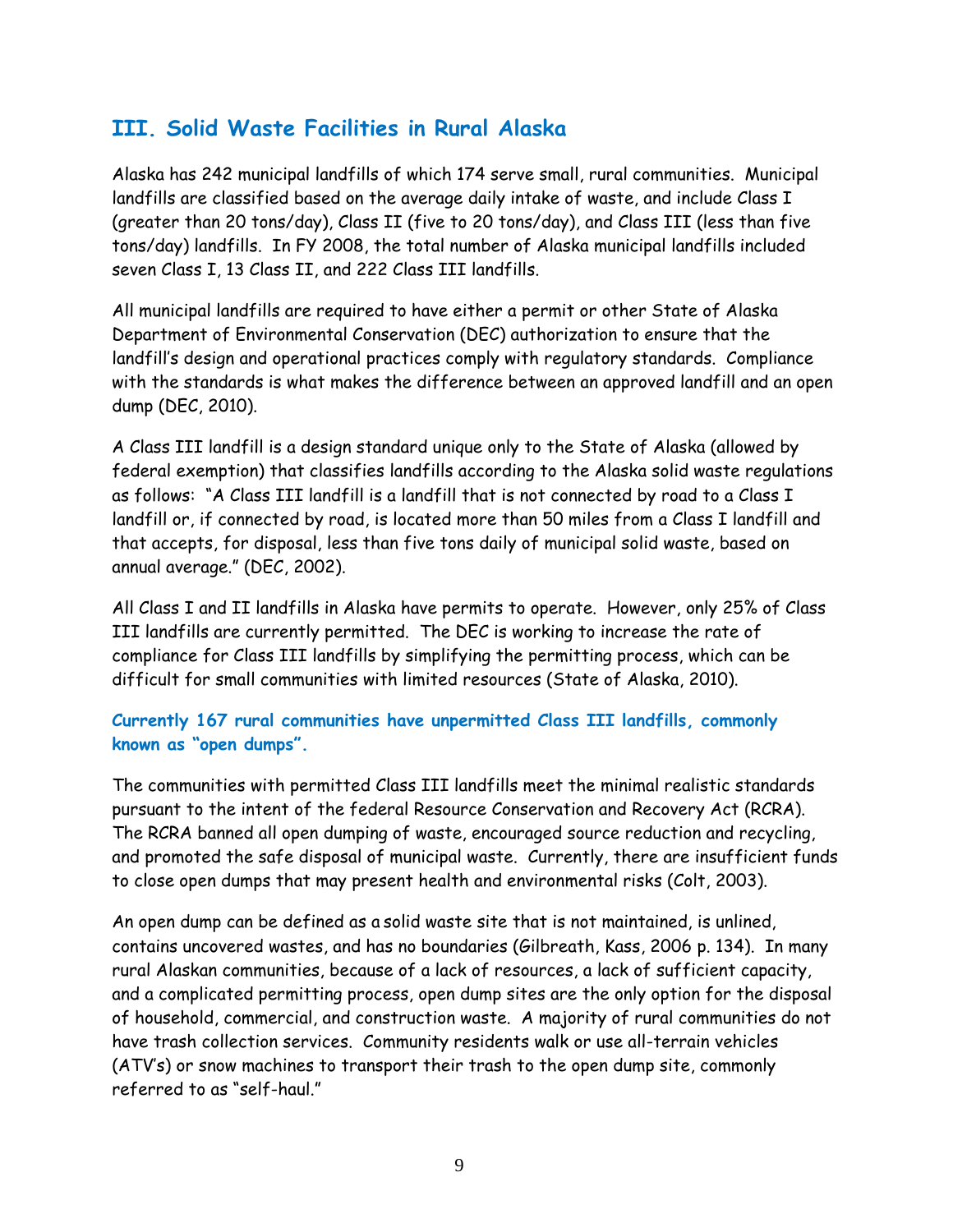Virtually every material generated in, or brought to, the villages including hazardous waste ends up in open dumps sites, including riverbanks. These open dumps create a public health situation that increases human health risks of contamination from hazardous materials and pathogens from human excreta.

Constituents of hazardous waste such as arsenic, barium, chromium, lead, and diesel fuel contaminants appear to be common at open dumps in Alaska. Most of the lead likely comes from batteries. The diesel fuel and used oil most likely come from leaking scrapped snow machines and other vehicles (Central Council of Tlingit and Haida Indian Tribes of Alaska, 2001).

The exposure to pathogens from human excreta is due to the fact some communities lack water and sewer systems and use the open dumps to discard their "honeybuckets" (Sarcone, 2008).

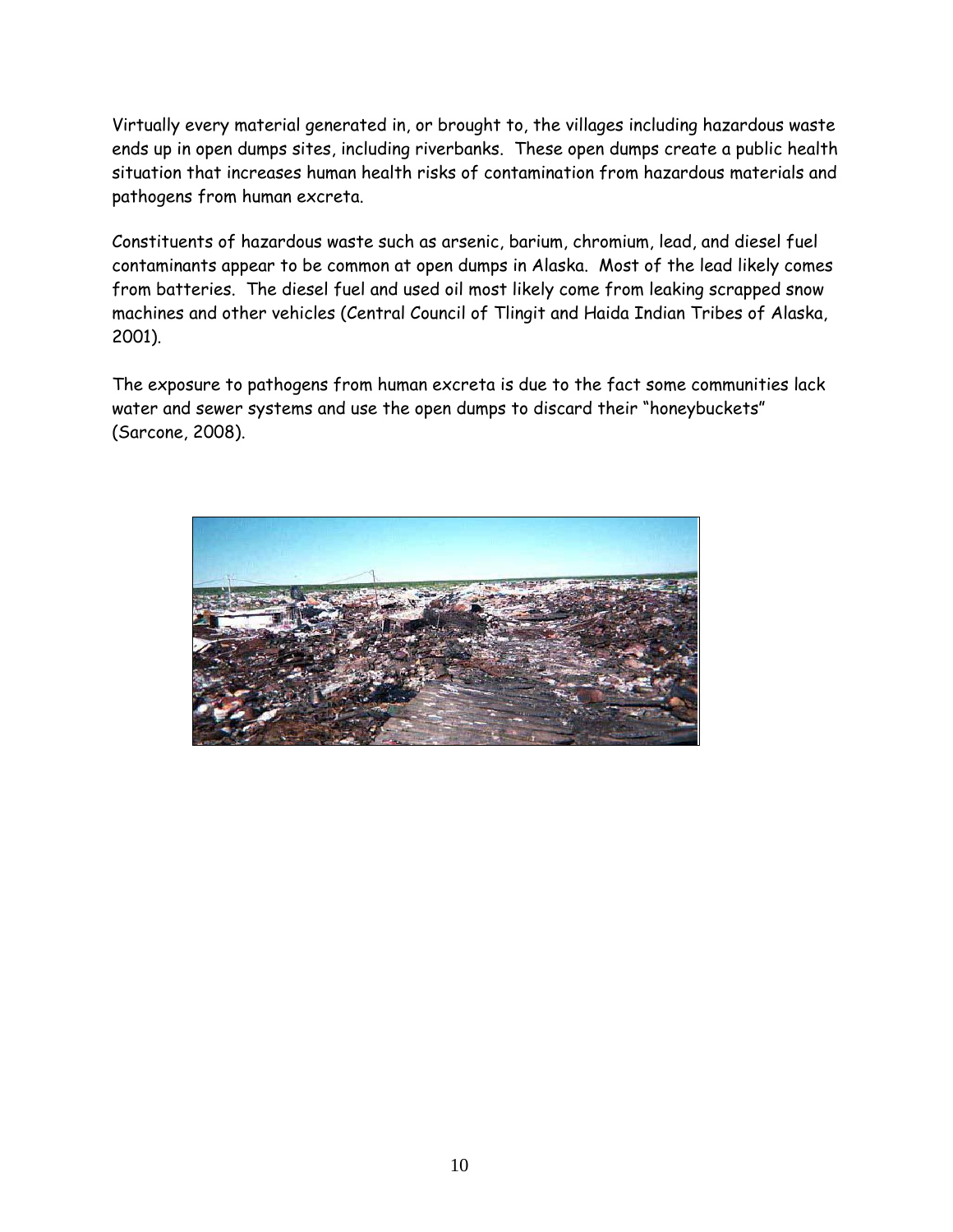## <span id="page-11-0"></span>**IV. Immediate Health Effects Due to Poor Solid Waste Conditions**

With the lack of SWM services, most rural village households are forced to visit their dumps to discard their trash. Yet visiting the dump is fraught with health risks:

- **In the health study, residents who regularly visit the dump were 2 to 3.7 times more likely to experience faintness, fever, vomiting, stomach pain, ear and eye irritation, headache and numbness.**
- **At least 20 percent of villages have had dump site accidents in the past 5 years.**
- **In approximately 55% of the villages, bears (often grizzlies) frequent the dump.**



#### **You don't need to visit the dump to suffer ill effects:**

- **In the health study, people living closer than one mile to their dump were 19 times more likely to have eye irritation, and 3 to 4 times more likely to have headaches or faintness.**
- **People who were bothered by dump odors or smoke were over 6 times more likely to experience faintness, and over 5 times more likely to have ear irritation.**
- **Yet, a full 72% of dumps are within about one mile of homes. At least 30% are within one quarter mile of homes.**
- **Because of unrestricted access and proximity to dumps, pet dogs often wander through, and then can transfer disease pathogens through interaction with their owners.**

**Source: Zender, 2003 [http://www.zendergroup.org/docs/swm\\_health\\_risk\\_stats.pdf](http://www.zendergroup.org/docs/swm_health_risk_stats.pdf)**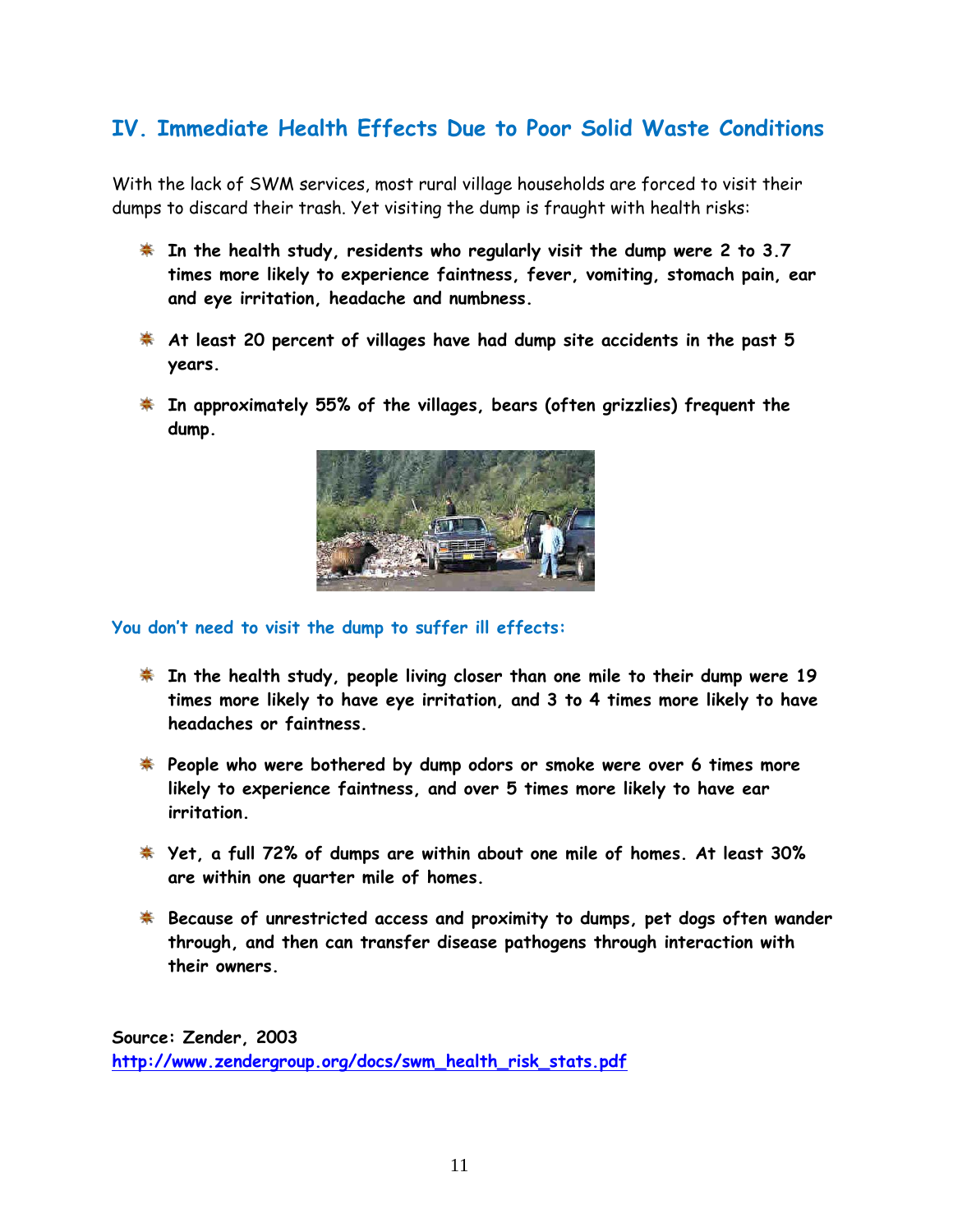**An even greater threat to resident health may be burning unseparated wastes at home:**

- **To avoid visiting the dump, residents in at least 66% of villages burn wastes just outside of homes. With no or few roads, homes generally are set very close together in native villages, so that breathing the smoke is unavoidable.**
- **People who burned their own trash were 5 to 17 times more likely to feel faint, and almost 5 to 10 times more likely to develop numbness, with the risks increasing the more often people burned.**
- **Home burners were almost 30 times more likely than other people to have developed rashes. Other symptoms that were found to be significantly higher include fever, sore throat, and cough.**

**Many village residents have a high exposure to toxic smoke because unseparated wastes are burned at their dump.**

- **Dump smoke commonly contains dioxins, carbon monoxide, nitrous oxide, and carbon dioxide. These agents have been associated with respiratory complaints, dizziness, and headaches in the short term, and cancer and heart disease in the long-term.**
- **Burn boxes or dump fires are set often, in up to 73% of the villages.**
- **Over 61% of residents in the health study were regularly bothered by dump odors or smoke, during the course of everyday activities.**



**Source: Zender, 2003 [http://www.zendergroup.org/docs/swm\\_health\\_risk\\_stats.pdf](http://www.zendergroup.org/docs/swm_health_risk_stats.pdf)**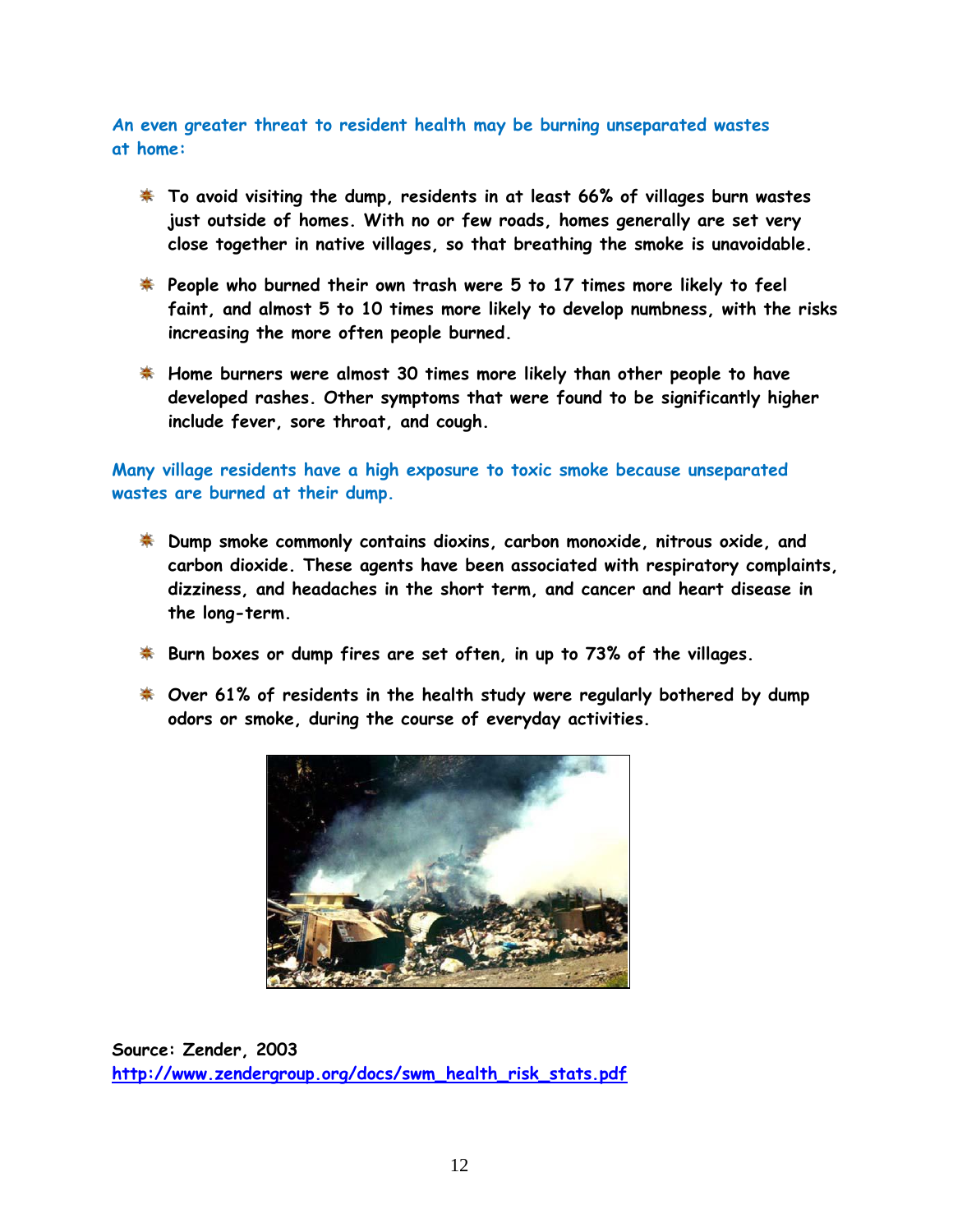## <span id="page-13-0"></span>**V. Environmental Justice Community Involvement Strategies**

## **Key Factors to Community Involvement:**

- **B** Education, raising community awareness
- **B** Developing an outreach strategy
- **•** Forming a working group (or community)
- **Gaining community buy-in**
- Building partnerships, connecting to resources

## **Some goals of successful outreach plan:**

- **B** Identify your target groups
- Find ways to create partnerships, volunteer opportunities, working groups, and collaborative
- Continue to assess community needs and resources
- **Analyze problems and goals**
- Develop a framework or model of change

## **Informing and Educating your community**

## Education  $\rightarrow$  Awareness  $\rightarrow$  Interest  $\rightarrow$  Participation

- Chose areas of concern to raise awareness
- **Prioritize these concerns**
- **W** Use visuals wherever possible
- Newsletters, power point presentations, bulletins, and posters are all good outreach actions

For further details to develop a successful outreach plan for your community visit:<http://www.zendergroup.org/community.html> and the PowerPoint Presentation titled: "Community Involvement for Integrated Solid Waste Management Planning"

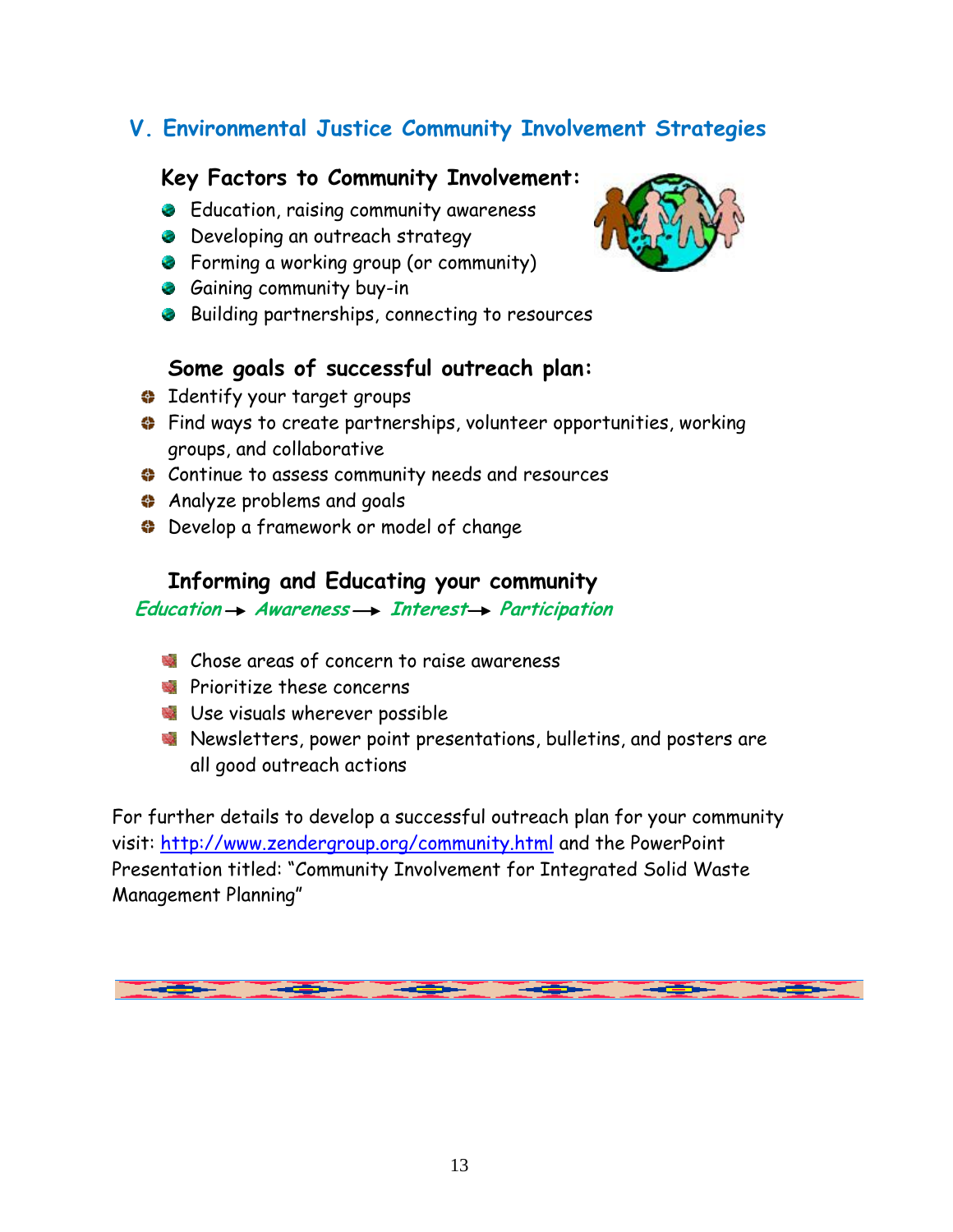## <span id="page-14-0"></span>**Example for Group Discussion Questions**

| 1. What does the word "health" mean to              | Answer:                                    |
|-----------------------------------------------------|--------------------------------------------|
| you? When answering this question think             |                                            |
| about the broad sense of health                     |                                            |
| 2. What does the word "environment" mean            | Answer:                                    |
| to you? When answering this question think          |                                            |
| about your surroundings                             |                                            |
| 3. What does the words "environmental               | Answer:                                    |
| health" mean to you                                 |                                            |
| When answering this question think about            |                                            |
| how the environment affects your                    |                                            |
| community's health.                                 |                                            |
| 4. What are the major environmental health issues   | List the issues affecting your             |
| affecting your community?                           | community here.                            |
| When answering this question here are               |                                            |
| several ideas on the types of things to             | 1.                                         |
| consider:                                           |                                            |
| a. Issues that may affect what is taken             | 2.                                         |
| into our bodies such as food, water, air            |                                            |
| b. Issues that we are exposed to because            | 3.                                         |
| of where we live, work, or play.                    |                                            |
| c. Issues and areas in the community that           | 4.                                         |
| may lead to accidents, injuries, illness,           |                                            |
| disease, or death.                                  | 5.                                         |
| d. Issues that affect the quality of life of        |                                            |
| the community such as noise, smells,                |                                            |
| trash, etc.                                         |                                            |
| 5. Which of the issues listed above needs           | Rank the three most important issues here. |
| the most attention? When answering this             |                                            |
| question here are several things to consider.       | 1.                                         |
| a. The number of people who are being               |                                            |
| affected by the issues.                             | 2.                                         |
| b. How life threatening is the issue?               |                                            |
| c. What are the consequences if the                 | 3.                                         |
| problem is not addressed?                           |                                            |
| 6. Is there anything that can be done to            | List possible strategies and actions that  |
| address these issues? When answering this           | could help to address these                |
| question here are several things to consider.       | issues.                                    |
| a. Do these issues involve people's behaviors       | 1.                                         |
| that could be changed?                              |                                            |
| b. Are there groups that are already working on     | 2.                                         |
| these types of issues that need additional support? |                                            |
| c. What can the community do to help address the    | 3.                                         |
| issue?                                              |                                            |
| d. Partnering with federal/state/other entities?    | 4.                                         |

Source: Community Environmental Health Assessment Toolbox for New Mexico, 2004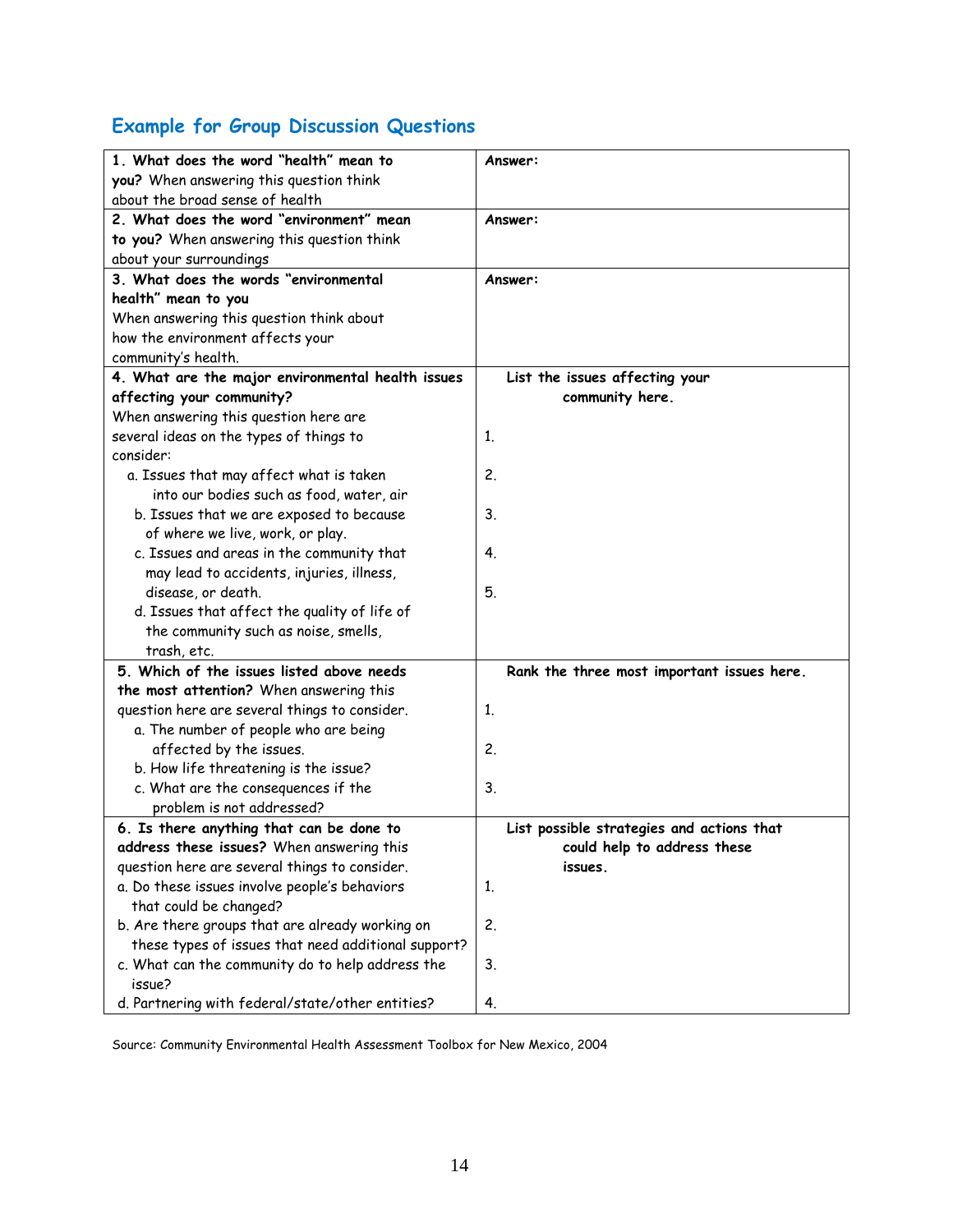## <span id="page-15-0"></span>**Example Community Environmental Health Concerns - Issues Check List**

This survey is part of an effort to develop an environmental health action plan for our community. Your responses on this survey will play a major role in determining which environmental problems are given top priority in the next several years.

1. Which of the following environmental health issues do believe should receive priority attention in your community? Please check up to ten (10).

| Air quality indoor/outdoor<br>[] Industry air pollution<br>[ ] Trash/wood burning<br>[ ] Dust (roads)<br>[ ] Pollen<br>[] Cigarettes<br>$[$ ] Mold<br>[ ] Bad smells<br>[] Automobile exhaust<br>Housing<br>[ ] Heating<br>[ ] Cooling<br>[ ] Plumbing<br>[] Weatherization<br>[] Electrical<br>[] Sewage treatment | Water quality<br>drinking/ground/surface<br>[] Industry water pollution<br>[] Sewage disposal (septic<br>Systems, honeybucket)<br>[] Chemical spills<br>[] Water treatment<br>[] Gas storage tank leakage<br>[] Natural sources (Fluoride,<br>Arsenic, Salt, etc.)<br>[] Motor vehicle oil<br>Natural issues<br>[] Cold exposure<br>[ ] Rodents<br>[ ] Wind storms<br>[ ] Flooding<br>I I Fire<br>[] Insects (mosquitoes, flies,<br>bees) | Waste disposal<br>[ ] Sewage<br>[ ] Solid waste<br>[] Access to facility<br><b>Hazardous materials</b><br>[ ] Handling<br>[ ] Disposal<br>[] Storage<br>Food safety<br>[ ] Restaurants<br>$[$ ] At home<br>[] Wildlife - fish/game<br>Other<br>[] Pesticide usage<br>[ ] Worker safety/health<br>[ ] Other |
|---------------------------------------------------------------------------------------------------------------------------------------------------------------------------------------------------------------------------------------------------------------------------------------------------------------------|-------------------------------------------------------------------------------------------------------------------------------------------------------------------------------------------------------------------------------------------------------------------------------------------------------------------------------------------------------------------------------------------------------------------------------------------|------------------------------------------------------------------------------------------------------------------------------------------------------------------------------------------------------------------------------------------------------------------------------------------------------------|
|---------------------------------------------------------------------------------------------------------------------------------------------------------------------------------------------------------------------------------------------------------------------------------------------------------------------|-------------------------------------------------------------------------------------------------------------------------------------------------------------------------------------------------------------------------------------------------------------------------------------------------------------------------------------------------------------------------------------------------------------------------------------------|------------------------------------------------------------------------------------------------------------------------------------------------------------------------------------------------------------------------------------------------------------------------------------------------------------|

2. Using the above list please circle the three most important issues that you think need attention.

| 3. Are there any environmental conditions in your immediate community that you feel may |
|-----------------------------------------------------------------------------------------|
| be contributing to any family illness? (Please circle yes or no)                        |
| If yes, what?                                                                           |

4. Is there anything at your work place that you feel may be harming your health? (Please circle yes or no) If yes, what? \_\_\_\_\_\_\_\_\_\_\_\_\_\_\_\_\_\_\_\_\_\_\_\_\_\_\_\_\_\_\_\_\_\_\_\_\_\_\_\_\_\_\_

5. Do you feel your home is environmentally safe to live in? (Please circle yes or no)

| If no, why not?                                              | Source: Community |
|--------------------------------------------------------------|-------------------|
| Environmental Health Assessment Toolbox for New Mexico, 2004 |                   |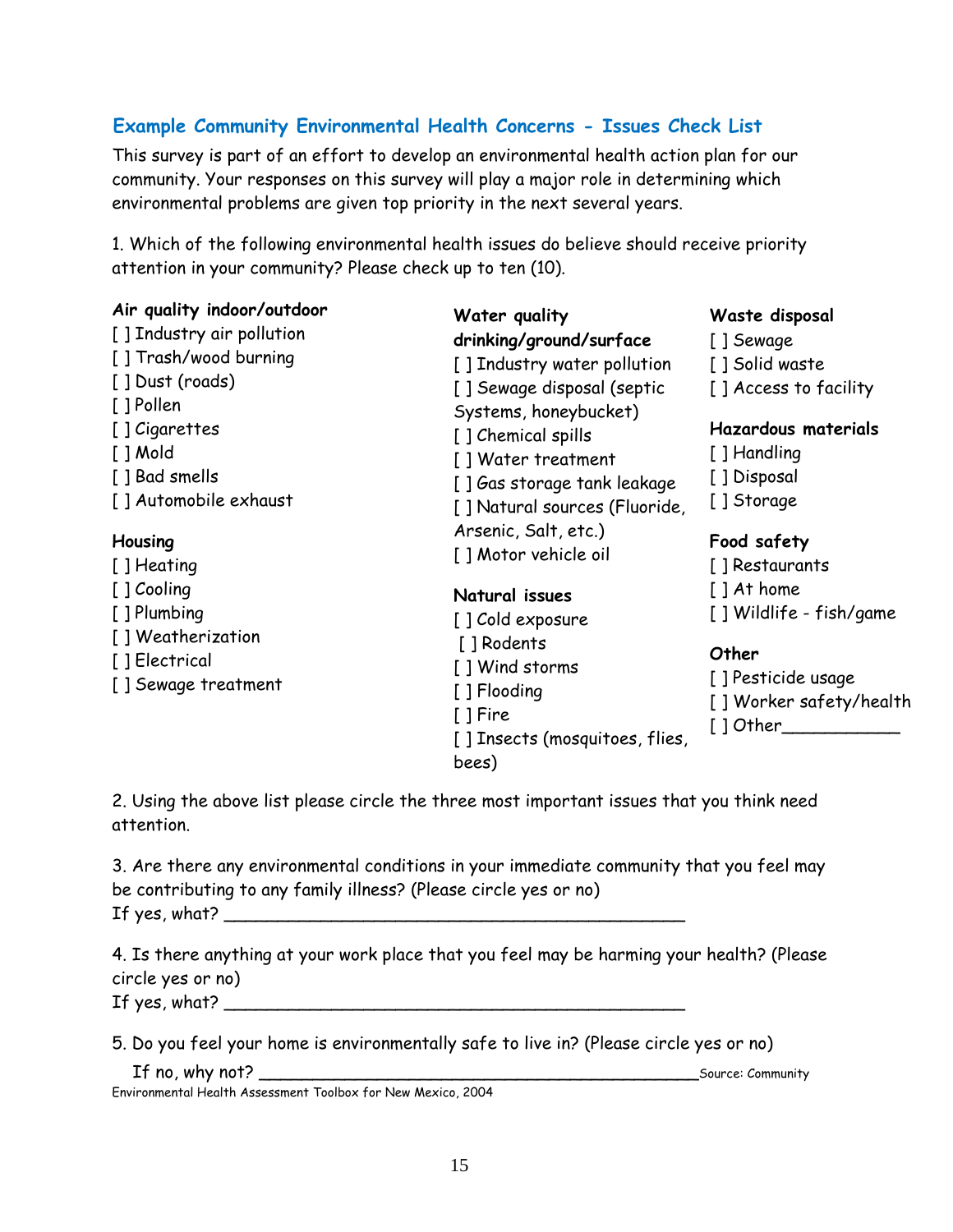## <span id="page-16-0"></span>**Example of Comprehensive Environmental Health Checklist for Small Rural Communities**

Indicate which categories you think are the most important environmental health problems in your community by putting '1' for very important problem, '2' for somewhat important problem, then '3' for small problem.

Then put one or more numbers under each of the categories indicating what type of problem. Note: Only mark numbers for categories for which you feel there is a problem. You do not have to mark each one.

#### **Air Quality & Odor**

- [ ] Odors from garbage
- [ ] Dust (ambient, roads)
- [ ] Smoke (local burning)
- [ ] Pollen or mold
- [ ] Allergies & asthma
- [ ] Motor vehicle emissions
- [ ] Sewage odors

#### **Water Quality**

- [ ] Water quality of wells
- [ ] Municipal system water quality
- [ ] Potential contaminants
- [ ] Dumping of contaminants in Rivers, lakes & on-the-ground
- [ ] Traditional water sources

#### **Household Hazards & Safety**

- [ ] House integrity (air/water leaks)
- [ ] Accident & fire hazards
- [ ] Electrical hazards
- [ ] Poorly stored chemicals, solvents
- [ ] Cleanliness & hygiene (roaches)
- [ ] In-home smoking/2- hand smoke
- [ ] Mold, dust mites,
- [ ] Allergies & asthma
- [ ] Food preparation/safety
- [ ] In-home firearms

Source: Community Environmental Health Assessment Toolbox for New Mexico, 2004

#### **Neighborhood Safety Hazards**

- [ ] Motor noise
- [ ] Lack of street lighting
- [ ] Aggressive dogs, rabies
- [ ] Broken board walks
- [ ] Electric transmission line hazards
- [ ] Violence, crime & gunplay

#### **Industrial Hazards**

- [ ] Strong odors, eye irritants
- [ ] Industrial spills, explosions/fires
- [ ] Gas line ruptures & emissions
- [ ] Hazardous materials storage, loading/unloading
- & transport
- [ ] Brownfields, abandoned mines

#### **Natural Hazards**

- [ ] Frostbite & overexposure
- [ ] Dehydration
- [ ] Floods
- [ ] Land & debris slides
- [ ] Storms, wind & rain damage
- [ ] Wildlife rabies
- [ ] Insects
- [ ] Mosquitoes, flies

#### **Roads & harbors & walkways**

- [ ] Speeding traffic
- [ ] Unskilled & drunk drivers
- [ ] Dangerous bridges & intersections
- [ ] Lack of boardwalks
- [ ] Broken boardwalks
- [ ] Unsafe boat harbor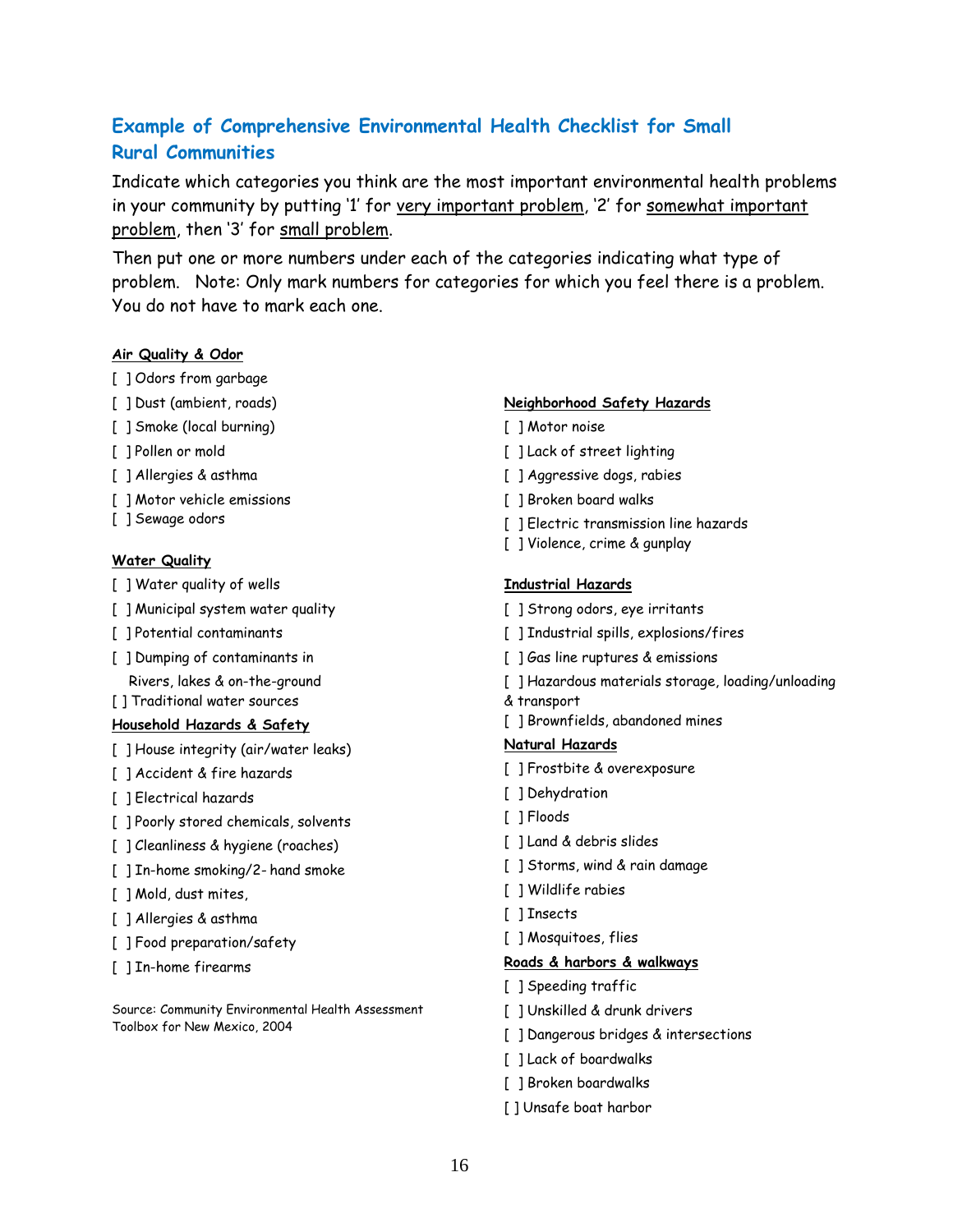## <span id="page-17-0"></span>**One-Stop Internet Browsing Cafe**



## **Environmental Justice in Tribal Communities these websites are a good place to start:**

- Alaska Community Action on Toxics<http://www.akaction.org/>
- **@** Tribal Court Clearinghouse: Environmental Resources [http://tribal](http://tribal-institute.org/lists/environ.htm)[institute.org/lists/environ.htm](http://tribal-institute.org/lists/environ.htm)
- **C** Federal Interagency Working Group on Environmental Justice <http://www.epa.gov/compliance/environmentaljustice/interagency/index.html>
- EPA Office of Environmental Justice<http://www.epa.gov/environmentaljustice/>
- American Indian Policy Center: Environmental Justice <http://www.airpi.org/projects/envrjst.html>
- Haskell Indian University: Environmental Justice Research Center <http://www.engg.ksu.edu/CHSR/outreach/tosnac/resources.html>
- EPA"s AIEO EPA"s American Indian Environmental Office <http://www.epa.gov/indian/>
- Community-based Federal Environmental Justice Resource Guide <http://www.epa.gov/environmentaljustice/resources/publications/interagency/resource-guide.pdf>
- Department of Interior ENVIRONMENTAL JUSTICE STRATEGIC PLAN 2012 2017 [http://www.doi.gov/oepc/Revised\\_Clean\\_Version\\_102111.pdf](http://www.doi.gov/oepc/Revised_Clean_Version_102111.pdf)
- **C** HUD Environmental Justice website <http://www.hud.gov/offices/cpd/environment/library/subjects/justice/>
- EPA"s Environmental Justice Collaborative Problem-Solving Model [http://www.epa.gov/compliance/environmentaljustice/resources/publications/grant](http://www.epa.gov/compliance/environmentaljustice/resources/publications/grant%09s/cps-manual-12-27-06.pdf) [s/cps-manual-12-27-06.pdf](http://www.epa.gov/compliance/environmentaljustice/resources/publications/grant%09s/cps-manual-12-27-06.pdf)

## **Executive Orders and Environmental Laws that relate to Environmental Justice:**

## **Executive Orders**

1994 Executive Order No.12898 Environmental Justice <http://www.epa.gov/fedrgstr/eo/eo12898.htm>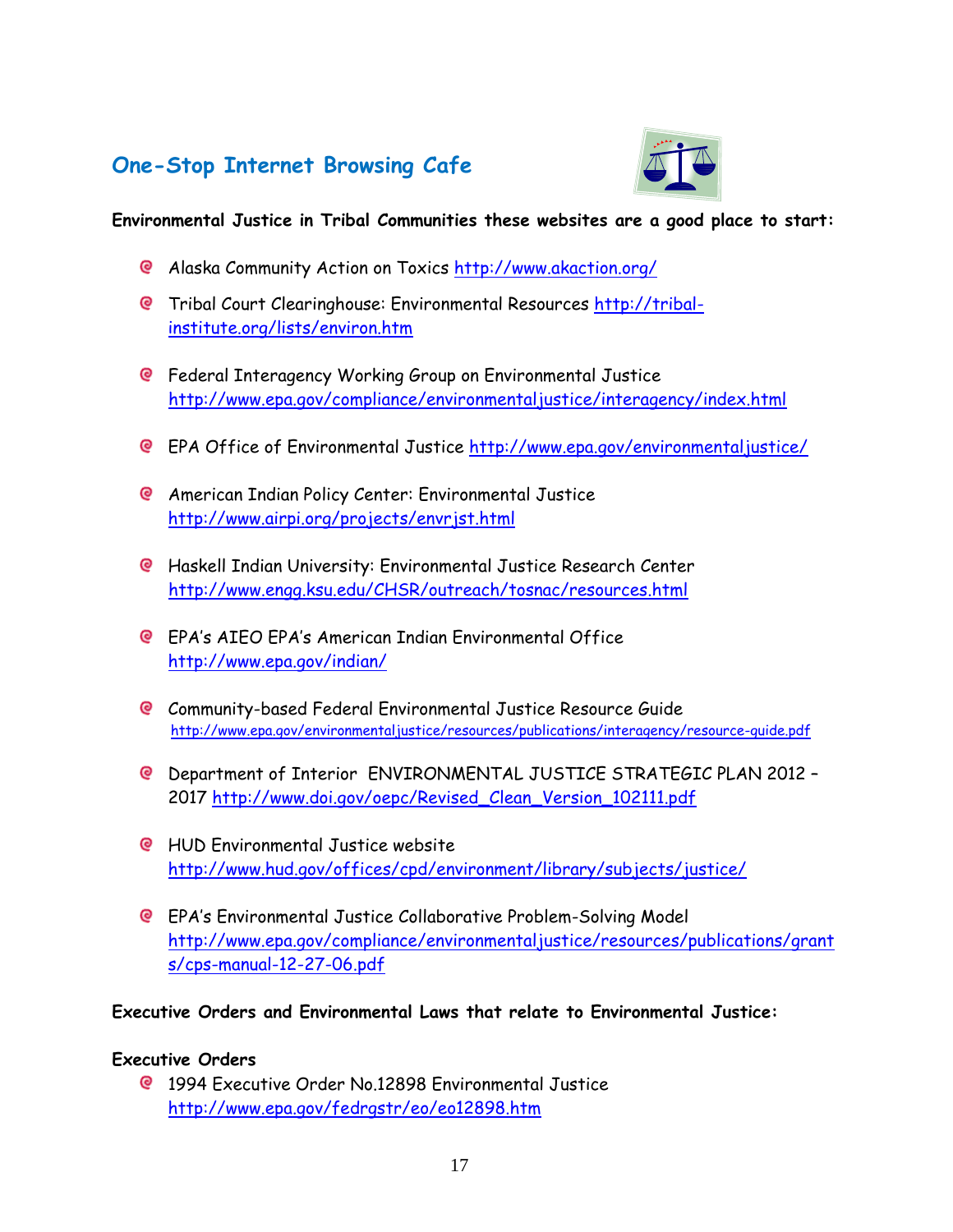- 1996 Executive Order No.13007 Protection of Indian Sacred Sites <http://www.achp.gov/EO13007.html>
- 2000 Executive Order No. 13175 Government-to-Government Relations <http://www.nepa.gov/nepa/regs/eos/eo13175.html>

## **Civil Rights Authorities**

- **C** Title VI of the Civil Rights Act of 1964 <http://www.epa.gov/civilrights/t6lawrg.htm>
- 1966 FOIA Freedom of Information Act <http://www.epa.gov/lawsregs/laws/foia.html>
- 1976 Sunshine Act Government in Sunshine Act [http://en.wikipedia.org/wiki/Government\\_in\\_the\\_Sunshine\\_Act](http://en.wikipedia.org/wiki/Government_in_the_Sunshine_Act)

#### **Environmental Authorities**

- 1946 Pesticides/FIFRA Federal Insecticide, Fungicide and Rodenticide Act <http://www.epa.gov/pesticides/regulating/laws.htm>
- <sup>@</sup> 1969 NEPA National Environmental Policy Act <http://www.nepa.gov/nepa/regs/nepa/nepaeqia.htm>
- 1972 CWA Clean Water Act<http://www.epa.gov/lawsregs/laws/cwa.html>
- 1972 Ocean Dumping Marine Protection, Research and Sanctuaries Act <http://www.epa.gov/lawsregs/laws/mprsa.html>
- 1973 Endangered Species Act<http://www.epa.gov/lawsregs/laws/esa.html>
- <sup>2</sup> 1974 Safe Drinking Water Act <http://www.epa.gov/safewater/sdwa/index.html>
- **@ 1976 TSCA The Toxic Substances Control** <http://www.epa.gov/lawsregs/laws/tsca.html>
- 1976 Solid Waste/RCRA Resource Conservation and Recovery Act

<http://www.epa.gov/lawsregs/laws/rcra.html>

1980 Superfund/CERCLA Comprehensive Environmental Resource Compensation and Liability Act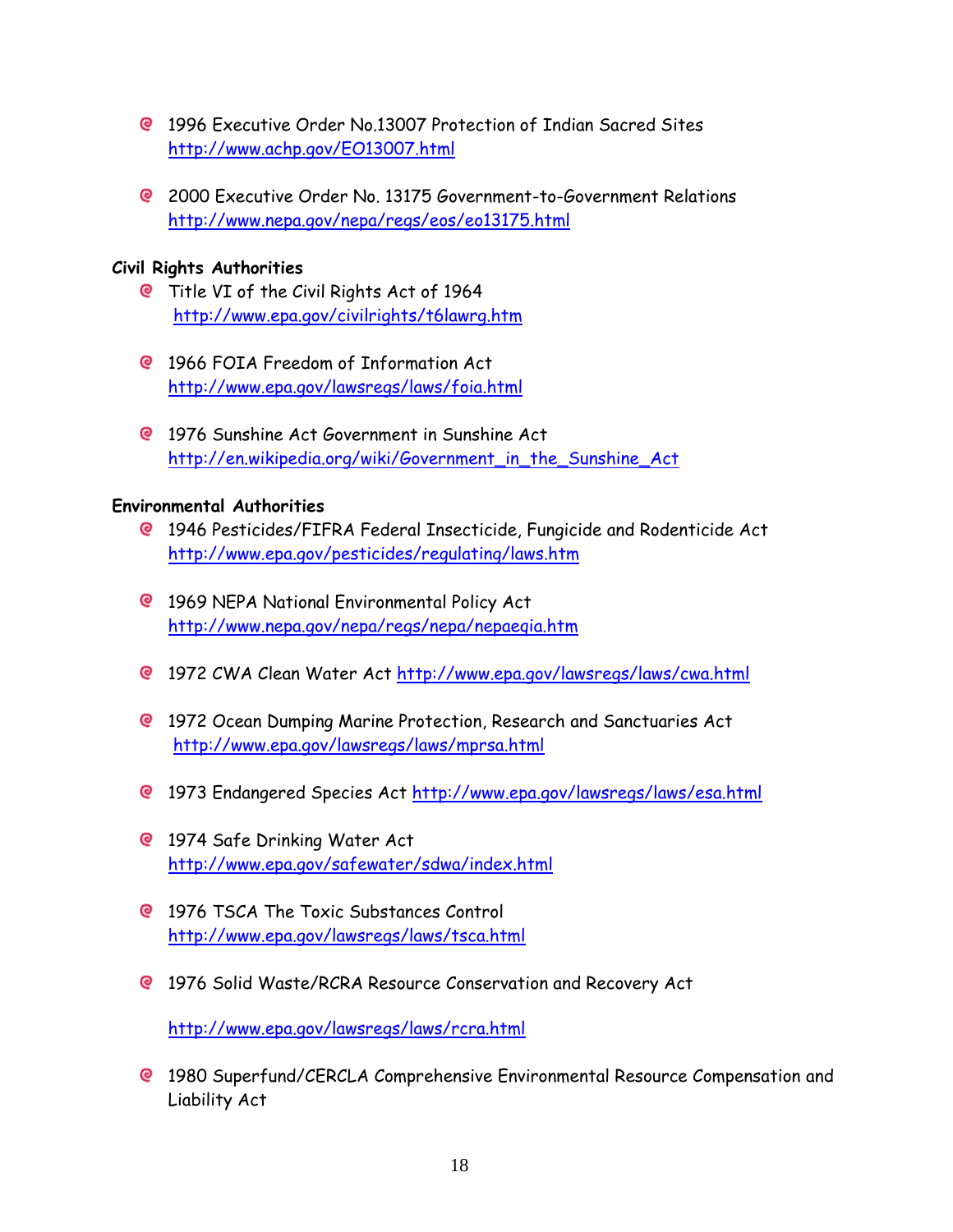<http://www.epa.gov/superfund/policy/cercla.htm>

- **@** 1990 CAA Clean Air Act <http://www.epa.gov/air/caa/>
- 1990 NAGPRA Native American Graves Protection and Repatriation Act, Public Law 101-601<http://www.nps.gov/nagpra/mandates/25usc3001etseq.htm>
- 1992 Lead Paint Lead-Based Paint Hazard Reduction Act <http://www.epa.gov/lead/pubs/titleten.html>
- 1996 Right to Know/SARA- Superfund Amendments and Reauthorization Act, includes Emergency Planning and Community Right to Know Act (Title III of SARA) <http://www.epa.gov/superfund/policy/sara.htm>
- Brownfields- Small Business Liability Relief and Brownfields Revitalization Act <http://www.epa.gov/brownfields/laws/sblrbra.htm>

## **"Sound the Drum for Justice"**

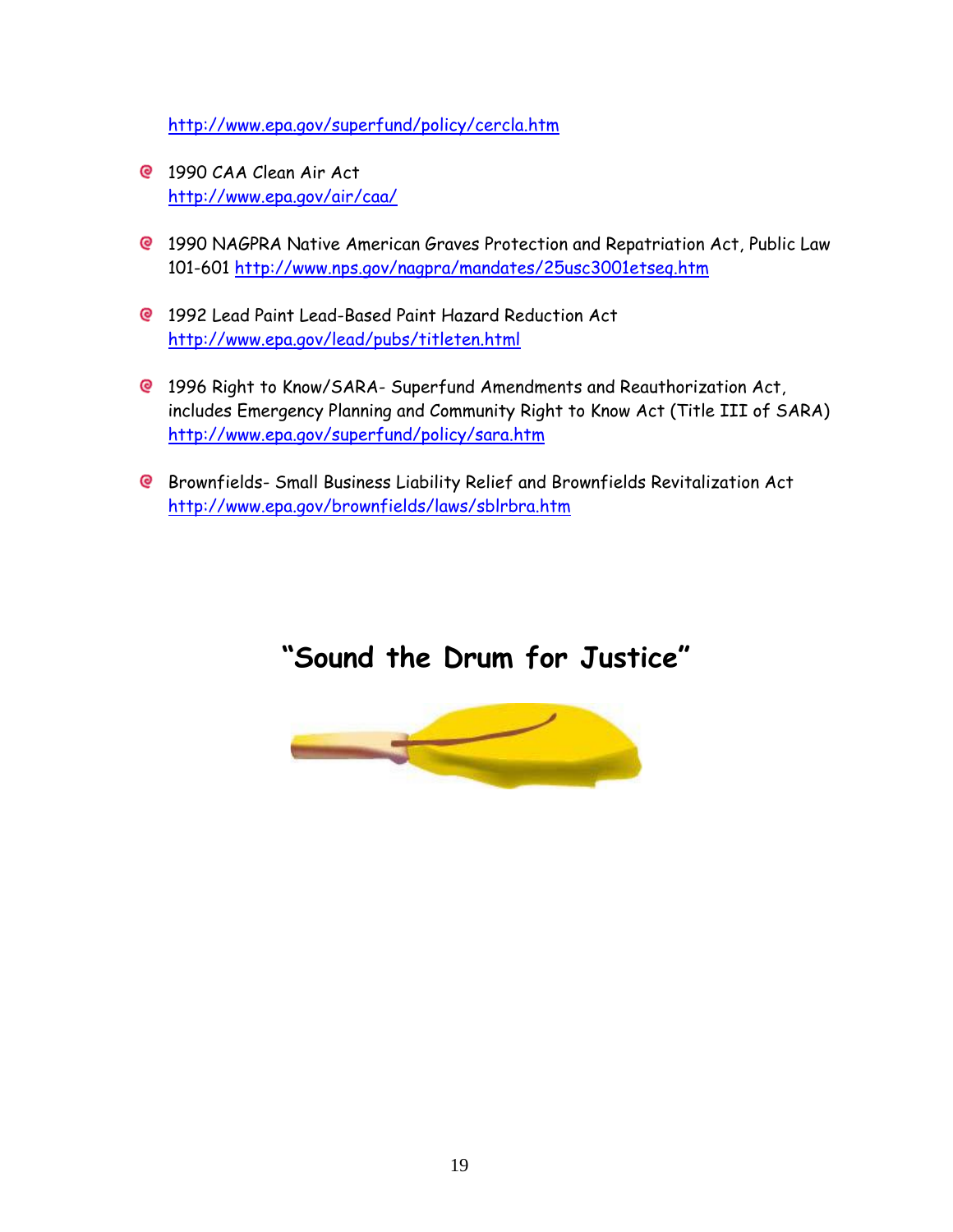## <span id="page-20-0"></span>**VII. Trainings, Conferences, and Funding**

 **Trainings:**

| Date            | Description                   | Location                                           |
|-----------------|-------------------------------|----------------------------------------------------|
| Dec 12-16, 2011 | <b>Water Quality</b>          | Washington, DC http://www.glec-                    |
|                 | Standards                     | online.com/WQSA_sessions/session1/course_info.php  |
|                 | <b>Introductory Course</b>    |                                                    |
| Dec 13-15, 2011 | GIS for Air Quality by        | Las Vegas, NV                                      |
|                 | ITEP                          | http://www4.nau.edu/itep/air/training_ag_gisag.asp |
| Dec 13-15, 2011 | EPA Alaska GAP                | Anchorage, AK                                      |
|                 | Training                      |                                                    |
| Jan 11-13, 2011 | Zender Group's                | Anchorage, AK www.zendergroup.org                  |
|                 | <b>Integrated Solid</b>       |                                                    |
|                 | Waste Management              |                                                    |
|                 | Plan Training                 |                                                    |
| Jan 18-20, 2012 | Air Quality System            | Las Vegas, NV                                      |
|                 | (Level 3) by ITEP             | http://www4.nau.edu/itep/air/training_ag_gisag.asp |
| Jan 23-28, 2011 | Group 1 Hazardous             | Fairbanks, AK                                      |
|                 | Waste Technician              | http://www.yritwc.org/Departments/Backhaul.aspx    |
|                 | Certificate Program           |                                                    |
|                 | by YRITWC                     |                                                    |
| Jan 24-27, 2012 | <b>Introduction to Tribal</b> | Flagstaff, AZ                                      |
|                 | Air Quality (Level 1)         | http://www4.nau.edu/itep/air/training_ag_itag.asp  |
|                 | by ITEP                       |                                                    |

## **Conferences:**

| Date               | Description                         | Location                               |
|--------------------|-------------------------------------|----------------------------------------|
| Jan 4-7, 2012      | Conference of Young Alaskans        | Juneau                                 |
|                    |                                     | http://youngalaskans.org/              |
| Jan 16-20, 2012    | Alaska Marine Science               | Anchorage                              |
|                    | Symposium                           | http://www.alaskamarinescience.org/    |
|                    |                                     |                                        |
| Feb 6-10, 2012     | Alaska Forum on the Environment     | Anchorage                              |
|                    |                                     | http://akforum.com/                    |
| Apr 11-13, 2012    | National Training Conference on the | Washington, DC                         |
|                    | Toxics Release Inventory and        | http://www.chemicalright2know.org/     |
|                    | Environmental Conditions in         |                                        |
|                    | Communities (EPA)                   |                                        |
| Apr 30-May 4, 2012 | EPA Region 10 Tribal Leaders        | Grand Ronde, OR                        |
|                    | Summit                              | http://www.grandronde.org/tls/?date=2/ |
|                    |                                     | 7/2012                                 |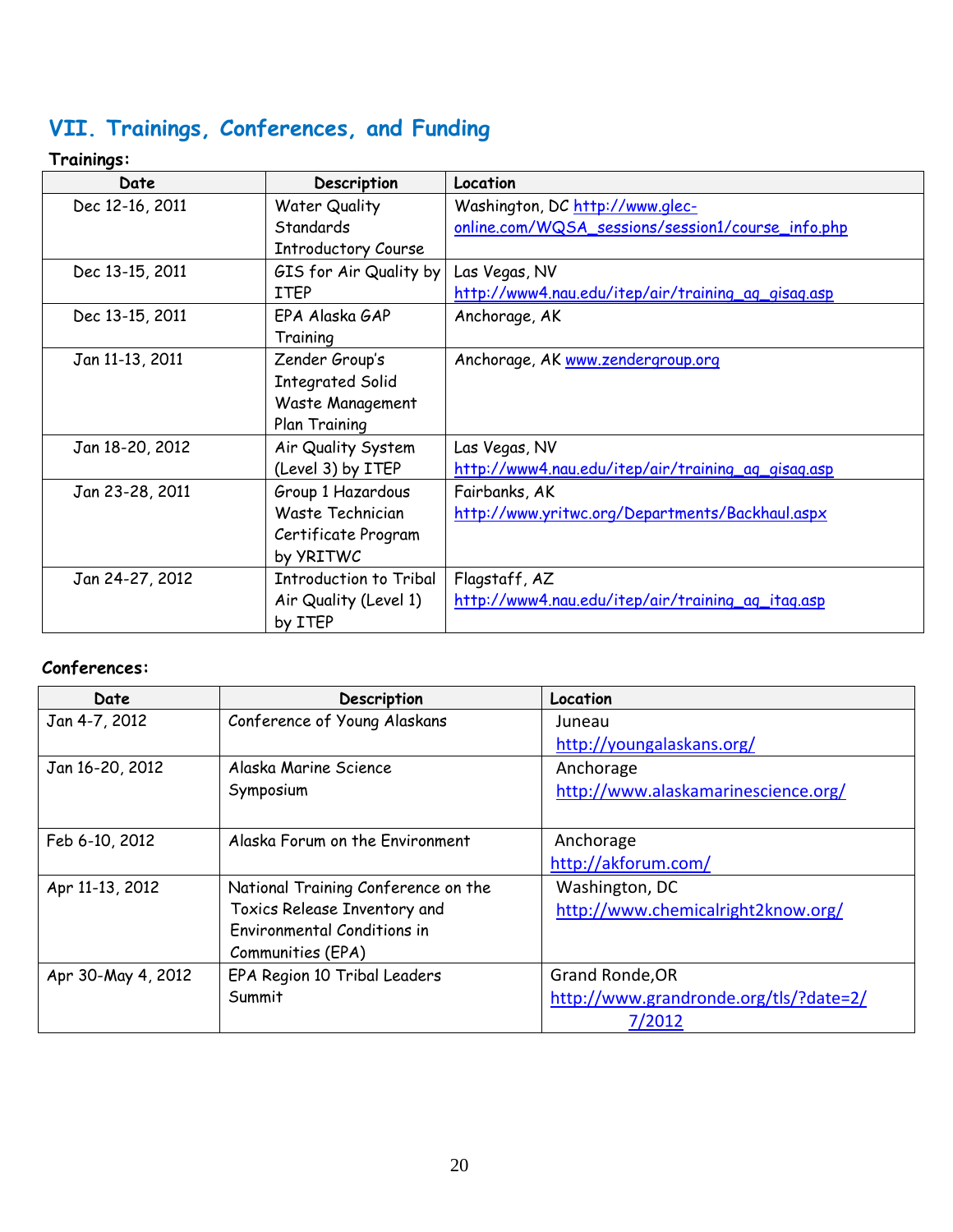## **Funding:**

| Description                                                                                            | "Usual" month due                         | Contact/Website                                                   |
|--------------------------------------------------------------------------------------------------------|-------------------------------------------|-------------------------------------------------------------------|
| <b>Grassroots Communities</b><br>Mining Mini-grant Program                                             | October                                   | http://www.ienearth.org/minigrants.html                           |
| 7 <sup>th</sup> Generation Fund for<br><b>Indian Development</b>                                       | October                                   | http://7genfund.org/grant making guidelines.<br>php               |
| Sustainable Communities<br>Regional Planning grant                                                     | October                                   | http://www.dot.gov/tiger/index.html                               |
| Honor the Earth: Building<br>Resilience in Indigenous<br><b>Communities Initiative</b>                 | October                                   | www07.grants.gov/search/search.do?&mode=<br>VIEW&oppId=120554     |
| <b>EPA Smart Growth</b><br>Implementation<br>Assistance                                                | Letters of Interest<br>due October        | http://www.honorearth.org/grantmaking/guid<br>elines              |
| <b>NOAA Marine</b><br>Debris Program                                                                   | November                                  | http://www.epa.gov/smartgrowth/sgia.htm                           |
| <b>EPA National</b><br>Environmental<br>Information<br><b>Exchange Network</b><br><b>Grant Program</b> | November                                  | http://marinedebris.noaa.gov/funding/welcom<br>e.html             |
| <b>EPA Environmental</b><br><b>Education Sub-grants</b>                                                | November                                  | http://www.epa.gov/exchangenetwork/grants/<br>index.html          |
| Brownfield Revolving Loan<br>Fund, and Cleanup Grants                                                  | November                                  | http://www.epa.gov/enviroed/grants.html                           |
| <b>FY2013 IGAP</b><br>Funding                                                                          | Dec 20, 2011                              | http://www.epa.gov/brownfields/applicat.htm                       |
| <b>USDA Solid Waste</b><br><b>Management Grant</b><br>Program                                          | Dec 31, 2011                              | http://www.commerce.state.ak.us/dca/grt/blo<br>ckgrants.htm       |
| <b>Rasmuson Foundation</b>                                                                             | Proposals accepted<br>throughout the year | http://www.epa.gov/smartgrowth/gov-<br>institute-2011-rfp.htm     |
| AmericCorps Indian Tribes<br>Planning grants                                                           | Janurary 18, 2012                         | http://yosemite.epa.gov/R10/TRIBAL.NSF/web<br>page/Tribal+Grants/ |
| K-12 Environmental Projects<br>Grants                                                                  | Mar 15, 2012                              | http://www.usda.gov/rus/water/SWMG.htm                            |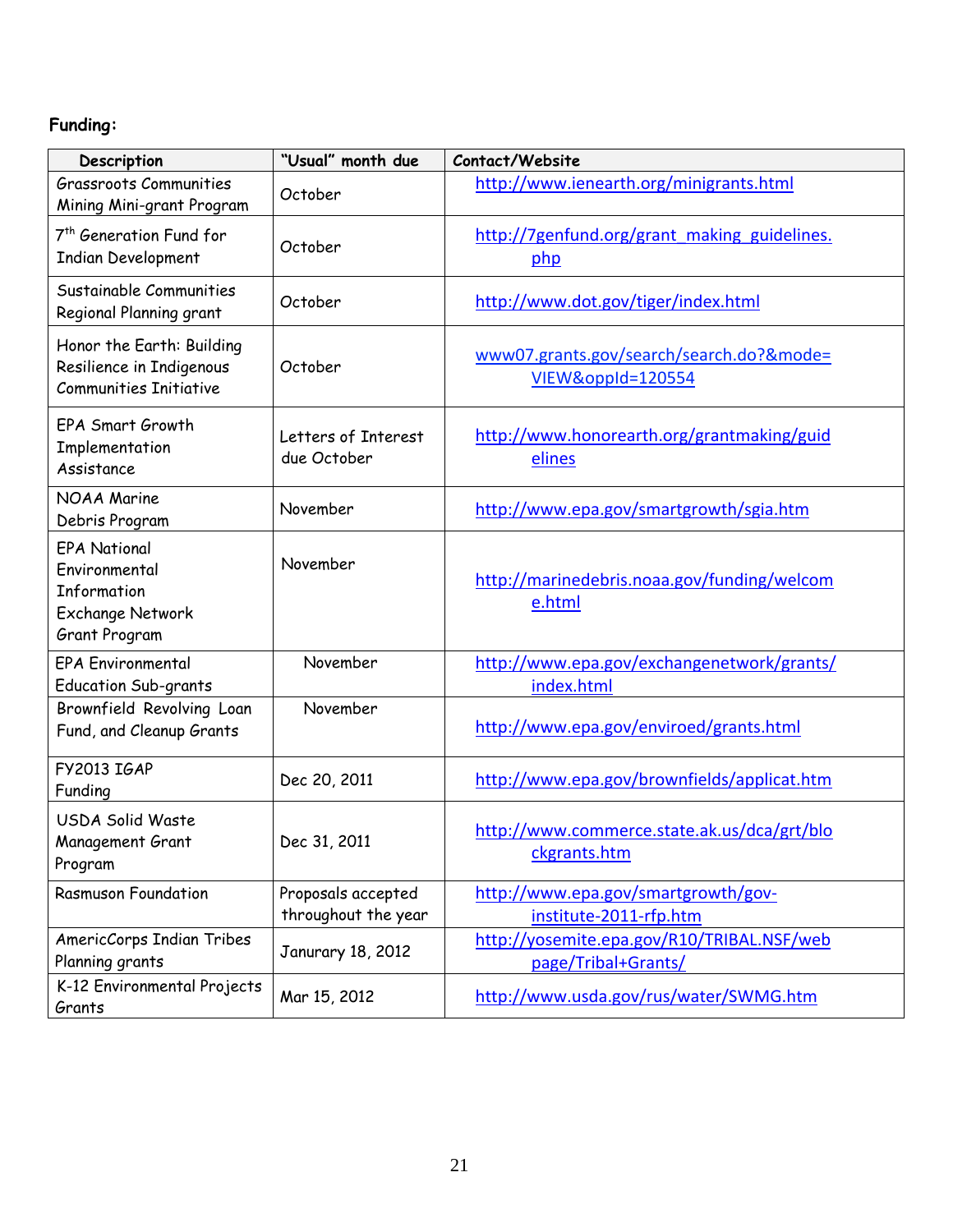## <span id="page-22-0"></span>**VIII. Region 10 Environmental Justice Contacts**

## **Environmental Justice Program Staff:**

- [Wenona Wilson](mailto:Wilson.Wenona@epa.gov) (wilson.wenona@epa.gov), (206) 553-2148; EJ Program Manager, Office of Ecosystems, Tribal and Public Affairs
- [Running-Grass](mailto:grass.running@epa.gov) (grass.running@epa.gov), (206) 553-2899; EJ Program Coordinator
- [Sheryl Stohs](mailto:Stohs.Sheryl@epa.gov) (stohs.sheryl@epa.gov), (206) 553-0250; EJ Specialist
- [Rochelle Labiosa](mailto:labiosa.rochelle@epa.gov) (labiosa.rochelle@epa.gov), (206) 553-1172; EJ Specialist

**Environmental Justice Integration Team:** Each program office has representation on the Environmental Justice Integration Team. The purpose of the Integration Team is to facilitate integration of Environmental Justice principles, practices, tools and knowledge in their respective programs and to be points of contact for EJ issues raised by communities.

#### **Alaska Field Office**

- [Tami Fordham](mailto:Fordham.Tami@epa.gov) (fordham.tami@epa.gov) (907) 271-1484, Alaska Tribal Policy Coordinator, Alaska Tribal Mining Advisor, (tentative)
- **Air, Waste and Toxics** 
	- . [Jayme Ballard](mailto:ballard.jayme@epa.gov) (ballard.jayme@epa.gov) (206) 553-6397, EPS, Fed and Delegated Air Programs Unit
	- . [Jan Palumbo](mailto:palumbo.jan@epa.gov) (palumbo.jan@epa.gov) (206) 553-6702, Corrective Action and Permitting Site Manager, Corrective Action Permits Team (*Emeritus*)
	- [Fran Stefan](mailto:stefan.fran@epa.gov) (stefan.fran@epa.gov) (206) 553-6639, Environmental Protection Specialist, Solid Waste and Toxics Unit
	- [Davis Zhen](mailto:zhen.davis@epa.gov) (zhen.davis@epa.gov) (206) 553-7660, Environmental Engineer, Fed and Delegated Air Programs Unit (alternate)

## **Compliance and Enforcement**

- [Dustan Bott](mailto:bott.dustan@epa.gov) (bott.dustan@epa.gov) (206) 553-5502, Inspector, Inspection and Enforcement Management Unit
- [Don Dossett](mailto:Dossett.Donald@epa.gov) (dossett.donald@epa.gov) (206) 553-1783, Tribal Specialist, Inspection and Enforcement Management Unit (Emeritus)
- [Tristen Gardner](mailto:gardner.tristen@epa.gov) (gardner.tristen@epa.gov) (206) 553-6240, PCB Program, Pesticides and Toxics Unit

## **Ecosystems, Tribal and Public Affairs**

- [Renee Dagseth](mailto:Dagseth.Renee@epa.gov) (dagseth.renee@epa.gov) (206) 553-1889, Community Involvement Coordinator, Community Involvement and Public Information Unit (alternate)
- [Erik Peterson \(](mailto:peterson.erik@epa.gov)peterson.erik@epa.gov) (206) 553-6382, Environmental Reviewer, Environmental Review and Sediment Management Unit
- [Suzanne Skadowski](mailto:skadowski.suzanne@epa.gov) (skadowski.suzanne@epa.gov) (206) 553-6689, Community Involvement Coordinator, Community Involvement Unit and Public Information Unit (Emeritus)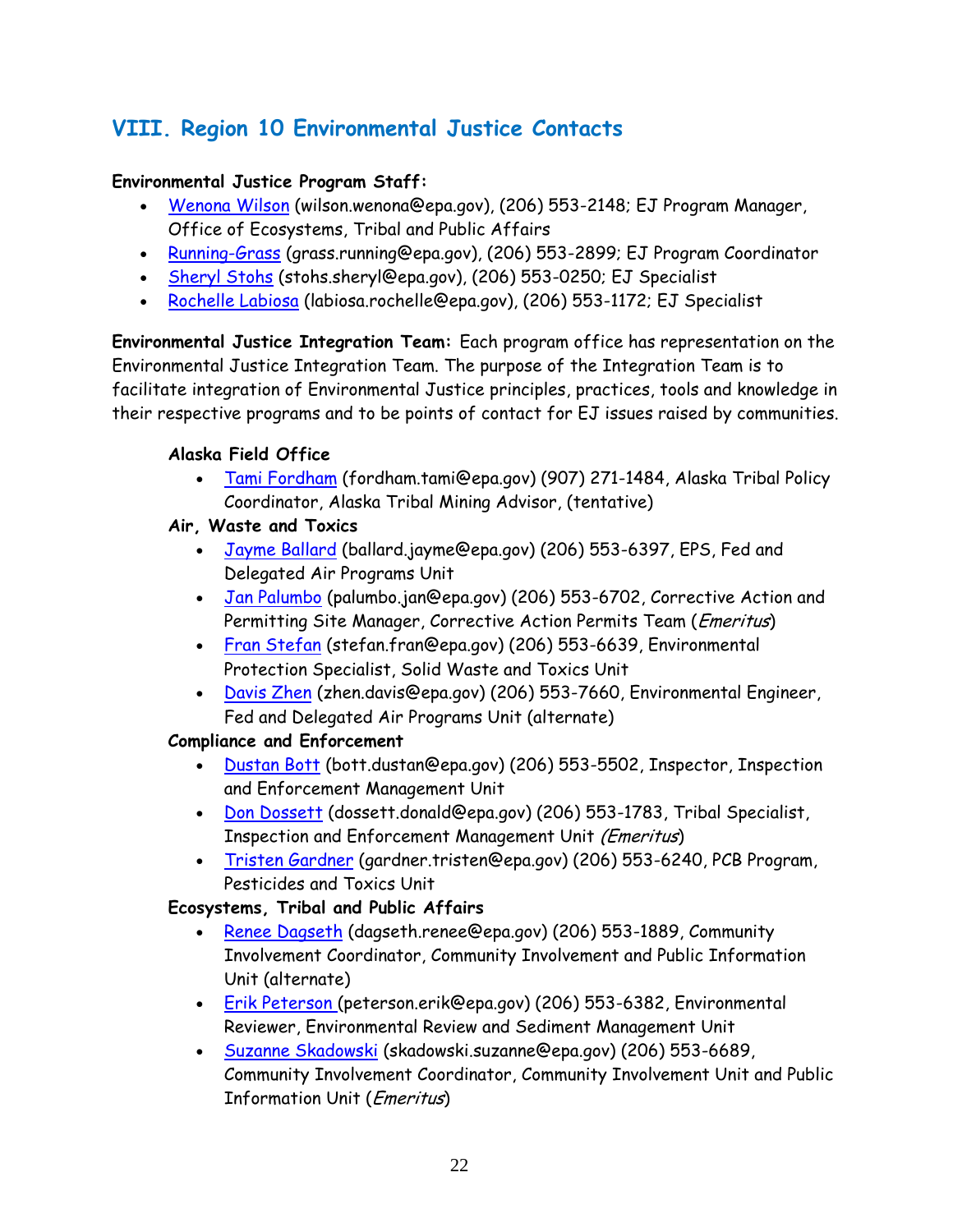- [Margo Young](mailto:young.margo@epa.gov) (young.margo@epa.gov) (206) 553-1287, Regional Coordinator, Children's Environmental Health and Environmental Education, Ecosystems & Community Health Unit
- [Running Grass](mailto:grass.running@epa.gov) (grass.running@epa.gov) (206) 553-2899, Environmental Justice Program Manager, Ecosystem and Community Health Unit
- [Sheryl Stohs](mailto:stohs.sheryl@epa.gov) (stohs.sheryl@epa.gov) (206) 553-0250, EJ Community Liaison, Ecosystems & Community Health Unit (Coordinator – EJIT)
- [Wenona Wilson](mailto:wilson.wenona@epa.gov) (wilson.wenona@epa.gov) (206) 553-2148, Manager, Ecosystems & Community Health Unit

## **Office of the Executive**

 [Kendra Tyler](mailto:tyler.kendra@epa.gov) (tyler.kendra@epa.gov) (206) 553-0041), Intergovernmental Liaison, Ecosystem and Community Health Unit

## **Environmental Assessment**

. [Tim Siwiec](mailto:siwiec.tim@epa.gov) (siwiec.tim@epa.gov) (206) 553-2147, GIS Administrator, Environmental Characterization Unit

## **Environmental Cleanup**

- [Chris Bellovary](mailto:bellovary.chris@epa.gov) (bellovary.chris@epa.gov) (206) 553-2723, Remedial Project Manager, Site Cleanup Unit 3 (alternate)
- [Mary Goolie](mailto:goolie.mary@epa.gov) (goolie.mary@epa.gov) (907-271-3414, Brownfields Project Manager, Assessment and Brownfields Unit 1
- [Joanne Moore](mailto:moore.joanne@epa.gov) (moore.joanne@epa.gov) (206) 553-0310, Project Officer, Program Management Unit

## **Management Programs**

- [Julie Milazzo](mailto:milazzo.julie@epa.gov) (milazzo.julie@epa.gov) (206) 553-2429, Grants Specialist, Grant Administration Unit
- [Victoria Plata](mailto:plata.victoria@epa.gov) (plata.victoria@epa.gov) (206) 553-8580, EEO Officer, OMP Immediate Office

## **Regional Counsel**

- . [Bob Hartman](mailto:hartman.bob@epa.gov) (hartman.bob@epa.gov) (206) 553-0029, Attorney, Multi-Media Unit 1 (Emeritus)
- [Monica Kirk](mailto:kirk.monica@epa.gov) (kirk.monica@epa.gov) (503-326-3269, Attorney, Oregon Operations Office
- [Cliff Villa](mailto:villa.clifford@epa.gov) (villa.clifford@epa.gov) (206) 553-1185, Attorney, Multi-Media Unit 2

## **Water and Watersheds**

 [Jill Gable](mailto:gable.jill@epa.gov) (gable.jill@epa.gov) (206) 553-2582, Environmental Protection Specialist, Watershed Unit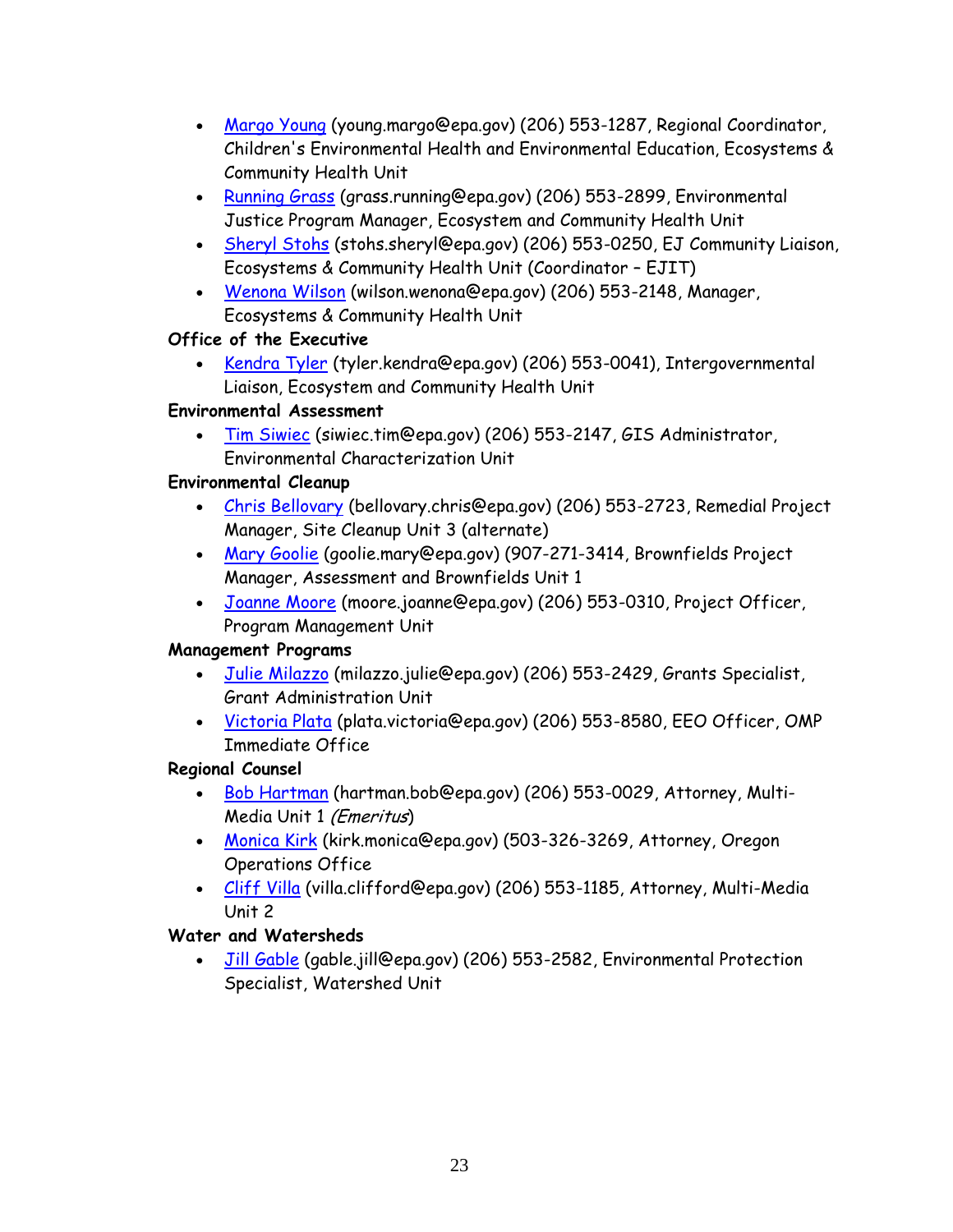## <span id="page-24-0"></span>**IX. Environmental Terms and Definitions**

**Acid**: A corrosive (destructive) solution. Vinegar is a common weak acid; battery acid is a stronger acid.

**Acid Rain**: When emissions of sulfur and nitrogen compounds from power plants burning coal are transformed by chemical processes in the atmosphere and fall as rain, snow, or fog.

**Active Ingredient**: In any pesticide product, the component that kills or controls pests. Pesticides are regulated primarily on the basis of active ingredients.

**Acute Effect**: A harmful effect on any living organism in which severe symptoms develop rapidly and may go away after the exposure stops.

**Acute Toxicity**: Adverse effects that result from a single dose or single exposure of a chemical.

**Acceptable Daily Intake (ADI):** An estimate of the daily dose that is likely to be without harmful effect even if this amount is consumed every day.

**Agency for Toxic Substances and Disease Registry (A TSDR):** A U.S. government agency that conducts research focused on toxic substances and their effects on public health. Programs include health studies, substance-specific research, and maintaining various disease registries.

**Air Quality Standards**: The level of selected pollutants set by law that may not be exceeded in outside air. Used to determine the amount of pollutants that may be emitted by industry. See NAAQS.

**Aquifer:** An underground layer of rock, gravel or sand that is saturated with water, which can be pumped out.

**Asbestos:** A mineral fiber used for insulation that can pollute air or water and cause cancer or asbestosis when inhaled. EPA severely restricted the use of asbestos in manufacturing and construction.

**Bactericide**: A chemical used to control or destroy bacteria, typically in the home, schools, or hospitals.

**Biochemicals:** Chemicals that are either naturally occurring or identical to naturally occurring substances. Examples include hormones. Biochemicals function as pesticides. Biochemicals tend to be environmentally compatible and are important to Integrated Pest Management programs.

**Biodegradable:** The ability of a substance to be broken down physically and/or chemically in the environment. For example, many chemicals, food scraps, cotton, wool, and paper are biodegradable; plastics and polyester are not.

**Biomarker:** Indicators of the presence of a chemical in the body or an indicator of damage to a cell or to DNA.

**Bioremediation**: The use of living organisms (like bacteria) to clean up oil spills or breakdown other pollutants .in soil, water, and wastewater.

**By-product:** Materials, other than the intended product, generated as a result of an industrial process.

**Carcinogenic or Carcinogen:** A substance capable of causing cancer in humans or animals.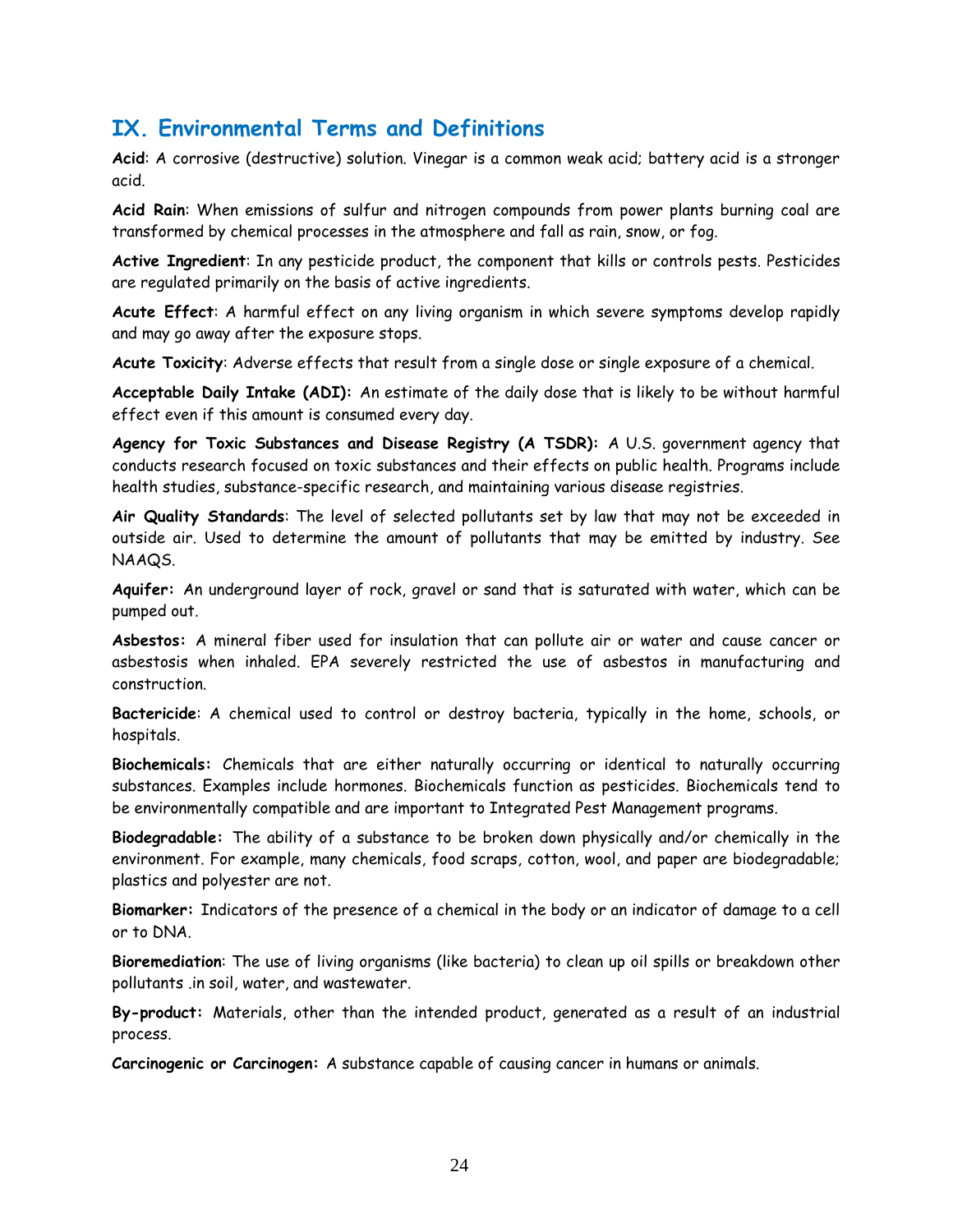**Chemical Abstracts Service Number (CAS#):** A unique number assigned by the Chemical Abstracts Service to identify every single chemical.

**Centers for Disease Control (CDC):** The agency in charge of promoting health and quality of life by preventing and controlling disease, injury, and disability.

**Cancer Effect level (CEL):** The lowest dose of chemical in a study or group of studies that produces significant increases in the incidence of cancer (or tumors).

**Comprehensive Environmental Response, Compensation, and liability Information System (CERCUS):** A federal database that includes all sites that have been nominated for investigation by the Superfund program and the actions that have been taken at these sites.

**Code of Federal Regulations (CFR):** Specific federal regulations (accessible at any library).

**Chlorination:** Adding chlorine to water or wastewater to destroy bacteria, viruses, and other microorganisms.

**Chlorofluorocarbons (CFCs):** A family of chemicals commonly used in air conditioners and refrigerators as coolants. CFCs can move in to the upper atmosphere and destroy the ozone layer.

**Chronic Effect:** An adverse effect on any living organism in which symptoms develop slowly over a long period of time or recur frequently.

**Clean Air Act (CAA):** The comprehensive federal law that regulates air emissions from all sources. This law authorizes the EPA to establish National Ambient Air Quality Standards (NMQS) to protect public health and the environment. Clean Water Act (CW A): The federal law regulating discharges of pollutants to surface waters. This law gave the EPA the authority to set effluent standards on an industry-by-industry basis and to set water quality standards for all contaminants in surface waters.

**Climate Change:** Changes in weather worldwide from the buildup of man-made gases in the atmosphere that trap the sun's heat. Often referred to as global warming or the green house effect.

**Carbon Monoxide (CO):** A colorless, odorless, poisonous gas from the incomplete burning of fuel. Cars and trucks are the major source of CO.

**Compliance:** If a facility is in compliance, it is meeting the pollution laws and regulations.

**Compost:** Organic material that is produced when bacteria in soil break down biodegradable garbage or trash, making organic fertilizer. Gardeners and farmers use compost for soil enrichment.

**Comprehensive Environmental Response, Compensation, and Liability Act (CERCLA or Superfund):** Provides a federal fund to clean up uncontrolled or abandoned hazardous waste sites as well as accidents, spills, and other emergency releases of pollutants and contaminants into the environment.

**Concentration:** The amount of a substance (mass) mixed with another substance (volume). An example is five parts per million of carbon monoxide in air or 1 milligram/liter of iron in water.

**Confounder:** A factor associated with exposure and with a disease under study. It often distorts the results of a health study. Corrosive: A substance that' eats' or 'wears away' materials by chemical reactions.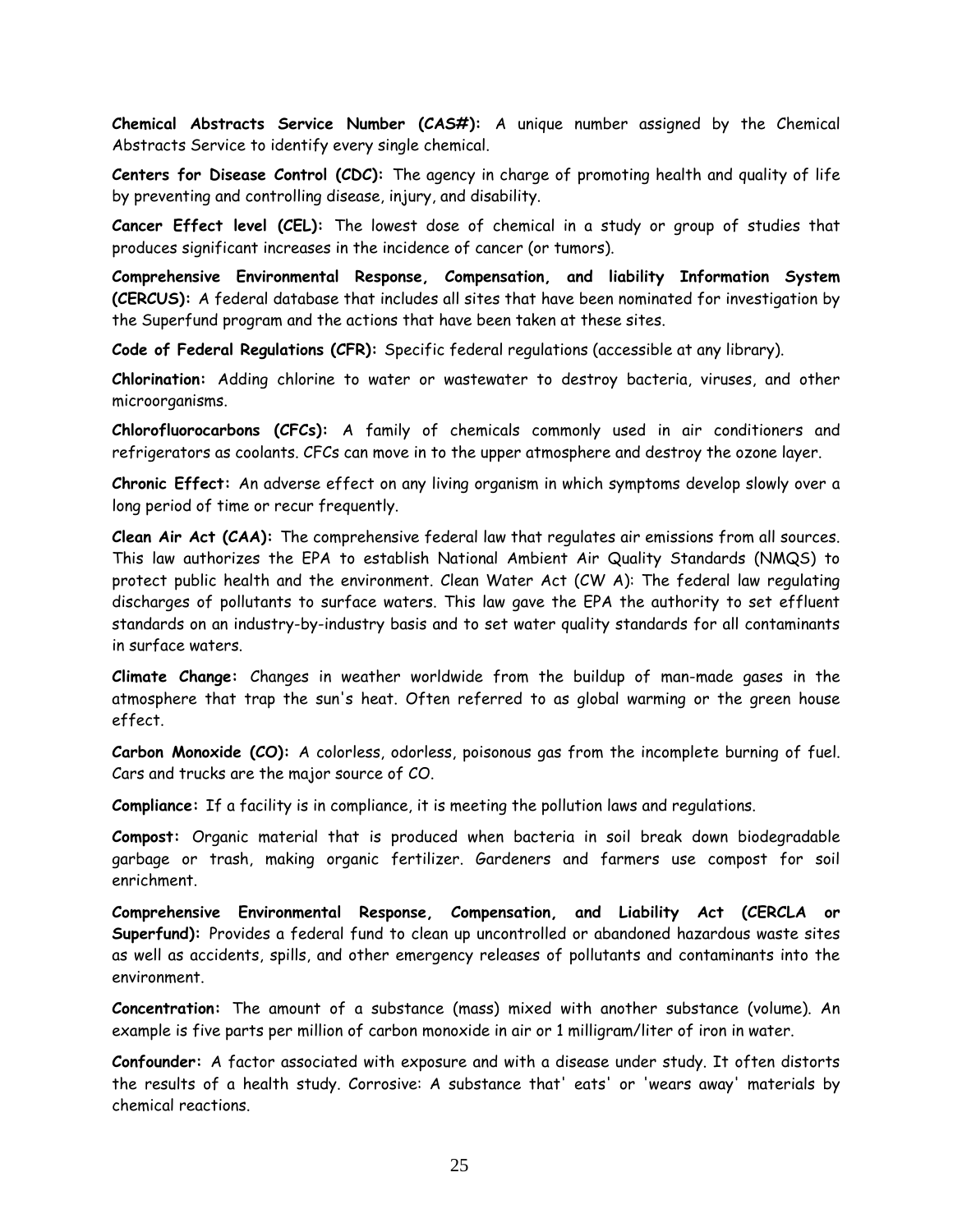**Dechlorination:** Removal of chlorine from water.

**Deep Well Injection**: A process by which waste fluids are injected deep below the surface of the earth.

**Demographics:** Information about a population such as the number of people, education levels, and income levels.

**Department of Justice (DOJ):** US government agency responsible for enforcing federal laws. The Environment and Natural Resources Division acts as the nation's environmental lawyer.

**Detection Limit:** The lowest concentration of a chemical that scientific instruments can detect.

**Discharge:** The release of any waste into the environment from a point source. Usually refers to the release of a liquid waste into a body of water through a pipe, but also refers to air emissions.

**Disposal:** The discharge, deposit, injection, dumping, spilling, leaking, or placing of any solid waste or hazardous waste into the environment (land, surface water, ground water, or air).

**Disposal Facility:** A landfill, incinerator, or other facility, which receives waste for disposal except wastewater treatment.

**Dissolved Oxygen (DO):** Oxygen that is freely available in water to sustain the lives of fish and other aquatic organisms.

**Dose:** The amount of a substance taken into the body over a given period of time.

**Dose Response**: How an organism"s response to a toxic substance changes as overall exposure to the substance changes. For example, a small dose of carbon monoxide may cause drowsiness; large dose can be fatal.

**Dump**: A land site where wastes are discarded in a disorderly fashion without regard to protecting the environment. Problems associated with dumps include multiplication of disease-carrying organisms and pests, fires, and air and water pollution.

**Drinking Water Equivalent level (DWEL):** The concentration chemicals in drinking water that does not cause harmful effects over a lifetime of exposure.

**Ecology:** The study of the relationships between all living organisms and the environment.

**Ecosystem:** The collection of all living organisms and the physical components (e.g. land and water) in an area.

**Effluent:** Wastewater discharged from a point source, such as a pipe.

**Effluent Limitations**: Limits on the amounts of pollutants that may be discharged by a facility. These limits are calculated so that water quality standards will not be violated.

**Emergency Planning and Community Right-to-Know Act (EPCRA):** Also known as Title III of SARA. Congress enacted EPCRA as the national legislation on community safety. This law was designed to help local communities protect public health, safety, and the environment from chemical hazards.

**Emission**: The release or discharge of a substance into the environment. Generally refers to the release of gases or particulates into the air.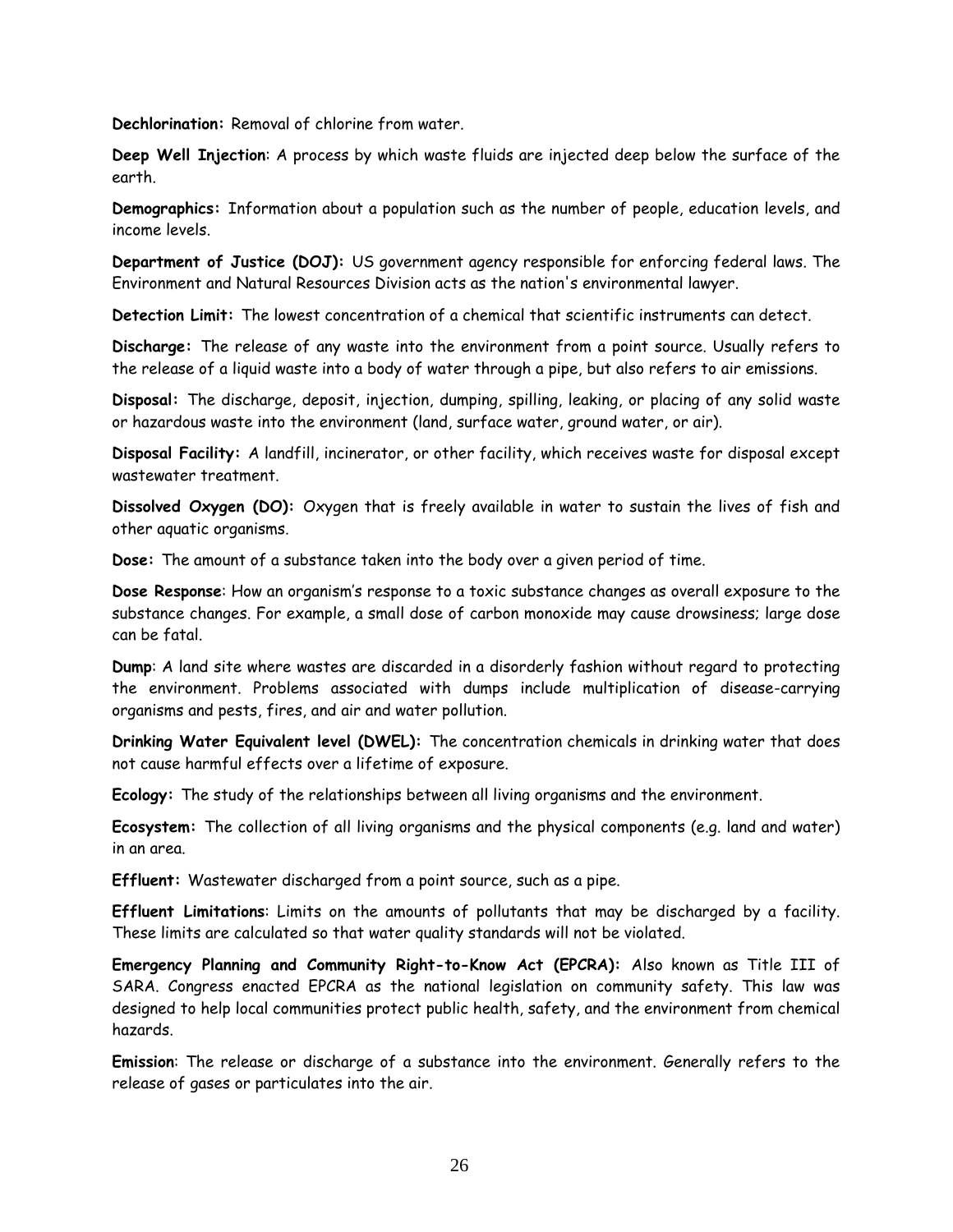**Emission Standards:** Government standards that establish limits on discharges of pollutants into the environment (usually into air).

**Endangered Species:** Animals, plants or other living organisms in danger of extinction by man-made or natural changes in the environment.

**Environmental Assessment (EA):** A preliminary, written, environmental analysis to determine whether a federal activity such as building airports or highways would significantly affect the environment It may require preparation of a more detailed Environmental Impact Statement.

**Environmental Audit:** An independent assessment (not conducted by EPA) of a facility's compliance policies, practices, and controls. Many pollution prevention initiatives require an audit to determine where wastes may be reduced or eliminated or energy conserved.

**Environmental Equity:** Equal protection from environmental hazards for individuals, groups or communities regardless of race, ethnicity, or economic status.

**Environmental Impact Statement (EIS):** A document prepared by or for EPA, which identifies and analyzes, in detail, environmental impacts of a proposed action. It is a tool for decision-making that describes positive and negative effects and lists alternatives.

**Environmental Justice:** The fair treatment of people of all races, cultures, incomes, and educational levels with respect to the development and enforcement of Environmental laws, regulations, and policies.

**Environmental Protection Agency (EPA):** The federal agency in charge of enforcing environmental regulations for the protection of human health and the environment.

**Epidemiologist:** A scientist who studies the various factors involved in the incidence, distribution, and control of disease in a population.

**Erosion:** The movement of soil by wind or water, intensified by land-clearing practices related to farming, residential or industrial development, road building, or tree farming.

**Estuary:** A complex ecosystem between a river and near-shore ocean waters where fresh and salt water mix. These areas include bays, mouths of rivers, wetlands, and lagoons and are influenced by tides and currents. Estuaries provide valuable habitat for marine animals, birds, and other wildlife.

**Exceedances:** Violation of the pollutant levels permitted by environmental protection standards.

**Exposure:** Chemicals, radiation or pollutants that come into contact with the body and present a potential health threat. The most common routes of exposure are inhalation, ingestion, and absorption.

**Extremely Hazardous Substances (EHS):** Chemicals or substances identified by the EPA as being very reactive or toxic.

**Fecal Coliform Bacteria:** Bacteria found in the intestinal tracts of mammals. These bacteria in later are an indicator of fecal pollution and possible contamination by disease-causing microorganisms.

**Flammable:** Any material that can be caught on fire easily and that will bum rapidly.

**Freedom of Information Act (FOIA):** The law that allows the public to obtain information from the federal government.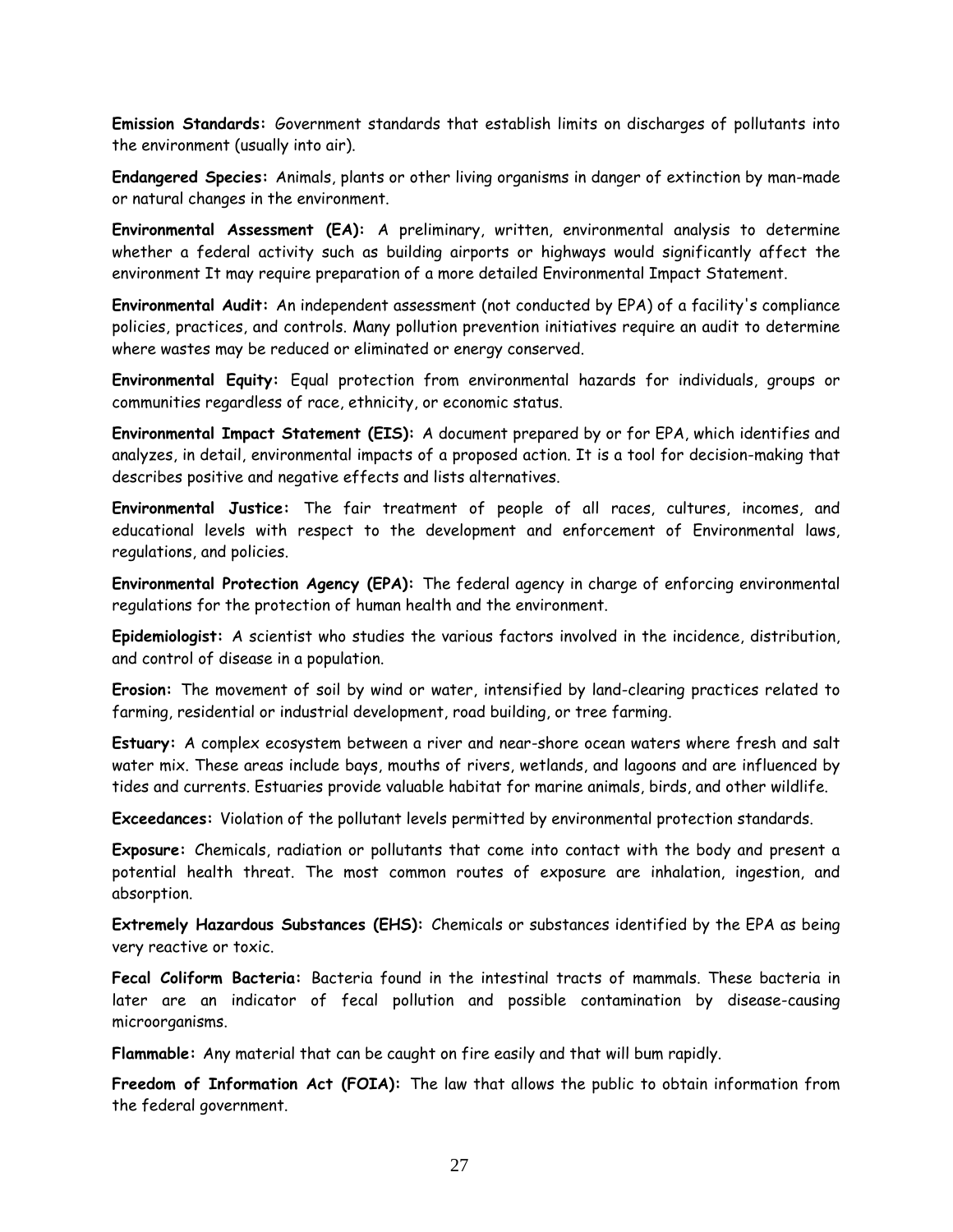**Federal Register:** The federal document with the latest regulatory information and important notices from all U.S. government agencies.

**Fugitive Emissions**: Emissions to air that are not coming from a specific source. They are uncontrolled and difficult to monitor.

**Fungicide:** A pesticide used to control or destroy fungi on food or grain crops.

**Garbage:** Food wastes (animal and vegetable) resulting from the handling, storage, packaging, sale, preparation, cooking, and serving of foods.

**Genotoxicity:** Toxicity that damages genetic material.

**Gastrointestinal tract (GO:** The gastrointestinal tract refers to the stomach and small intestine of the body.

**Ground Water:** Water found below the surface of the land, usually in porous rock formations. Ground water is the source of water found in wells and springs and is used frequently for drinking.

**Hazardous Air Pollutants (HAP):** Air pollutants that are not covered by the NAAQS, but which can cause health problems.

**Hazardous Waste:** Wastes that pose substantial or potential threats to public health or the environment and is specifically listed as a hazardous waste by EPA. It has one or more of the characteristics of hazardous wastes ignitability, corrosiveness, reactivity, and toxicity).

**Health Assessment:** An evaluation of available data on existing or potential risks.

**Heavy Metal:** A common hazardous waste that can damage organisms at low concentrations and tends to accumulate in the food chain.

**Herbicide:** A pesticide designed to control or kill plants, weeds, or grasses. Almost 70% of all pesticides used by farmers and ranchers are herbicides.

**Department of Health and Human Services (DHHS):** The federal agency responsible for protecting the health of all Americans and providing essential human services, especially for those who are least able to help themselves.

**Household or Domestic Waste:** Solid waste composed of garbage and trash, which normally originates from residential, private households, or apartment buildings. Domestic waste may contain a significant amount of toxic or hazardous waste from improperly discarded pesticides, paints, batteries, and cleaners.

**Incidence:** The number of new illnesses in a population over a certain period of time, normally one year.

**Incineration:** The destruction of solid, liquid, or gaseous wastes by controlled burning at high temperatures.

**Incinerator:** A furnace for the burning of waste materials using controlled flame combustion.

**Industrial Waste:** Unwanted materials such as liquid wastes, sludge, solid wastes, and hazardous wastes, produced by industries.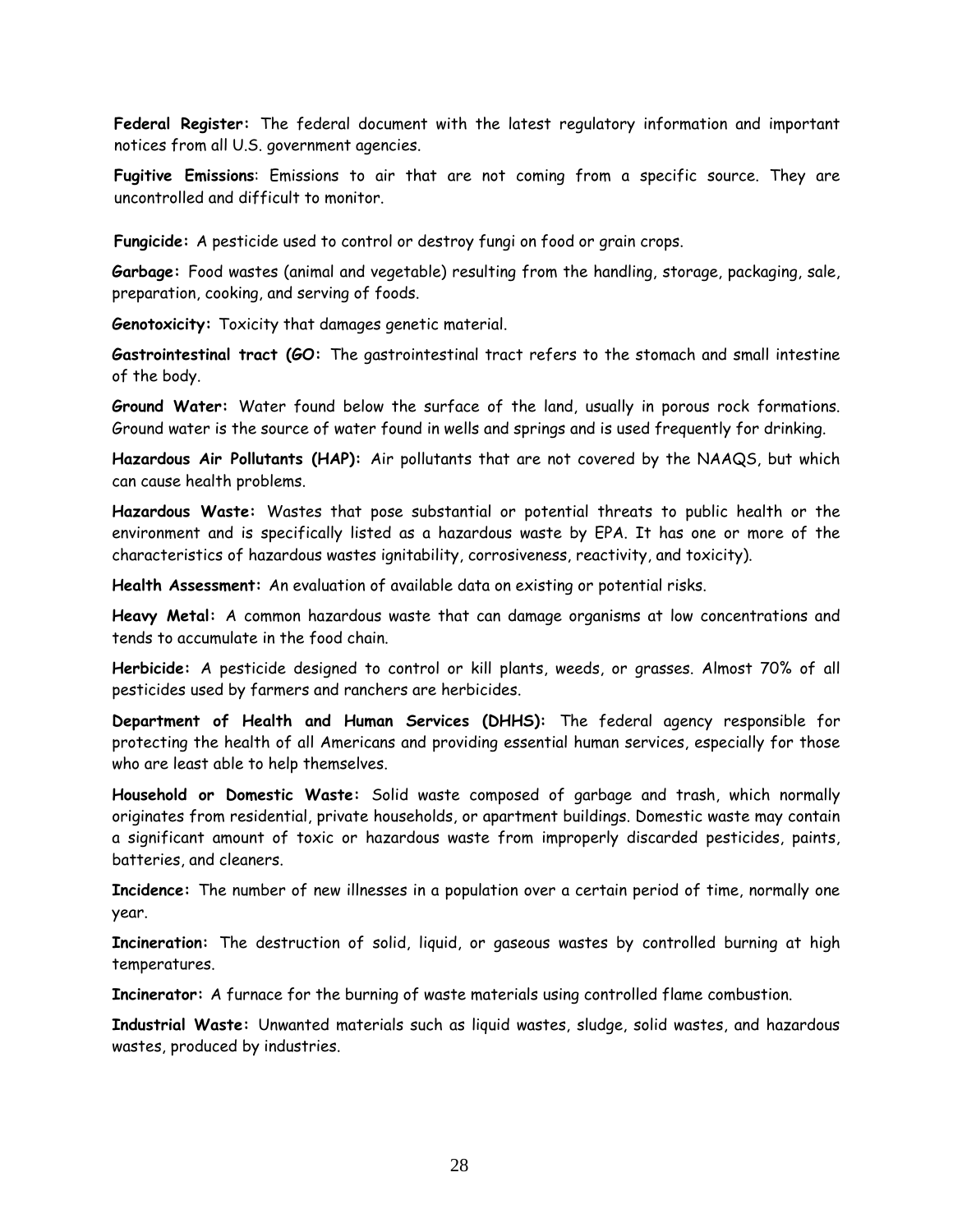**Inert ingredients:** "Non-active" substances, such as water, petroleum solutions, talc, com meal, or soaps. When discussing pesticides, inert ingredients do not attack a particular pest, but some are chemically or biologically active, causing health and environmental problems.

**Initiation:** The first phase of cancer.

**Inorganic:** Chemical substances of mineral origin.

**Insecticide:** A pesticide compound specifically used to kill or prevent the growth of insects.

**Integrated Pest Management (lPM):** A combination of biological, cultural, and genetic pest control methods with use of pesticides as the last resort.

**Intemal Dose:** The actual quantity of a chemical inside the organism, normally measured in the blood.

**Inversion:** An atmospheric condition caused by increasing temperature with elevation, resulting in a layer of warm air preventing the rise of cooler air trapped beneath. This condition prevents the dispersion of pollutants, increasing their concentration. Trapping pollutants near the ground increases ozone to harmful levels.

**Integrated Risk Information System (IRIS):** A database with information about the toxic effects of chemicals and safe levels of exposure.

**Irradiated Food:** Food that has been briefly exposed to radioactivity (usually gamma rays) to kill insects, bacteria, and mold. Irradiated food can be stored without refrigeration or chemical preservatives for a long period of time.

**Lagoon:** A shallow, artificial treatment pond where sunlight, bacterial action, and oxygen work to purify wastewater. Also called a stabilization pond or aerated lagoon.

**Landfill:** A method for final disposal of solid waste on land. The waste is compacted and put into the ground and then covered with soil.

**Landfill Closure:** The procedure an operator must go through when a landfill is filled. No more waste can be accepted and a seal usually is placed over the site. Monitoring is required after the site has been closed.

**Leachate:** Water that penetrates a landfill and can pick up dissolved, suspended, and/ or microbial contaminants from the waste.

**Lead (Pb):** A toxic heavy metal affecting the nervous system; it accumulates in the body and is stored in bone.

**Lethal Concentration 50 (LC 50):** The concentration of a gaseous chemical, which causes 50% of the test organisms to die. It is a common measure of acute toxicity.

Lethal Dose 50 (LD 50): The dose of a chemical that will kill 50% of test organisms within a designated period of time. The lower the LD 50, the more toxic the compound.

**Liner:** A layer of natural clay or sheet of plastic which serves as a barrier to restrict leachate from reaching or mixing with ground water in landfills or lagoons.

**Lowest Observed Adverse Effect Level (LOAEL):** The lowest dose used in a study that caused a harmful health effect.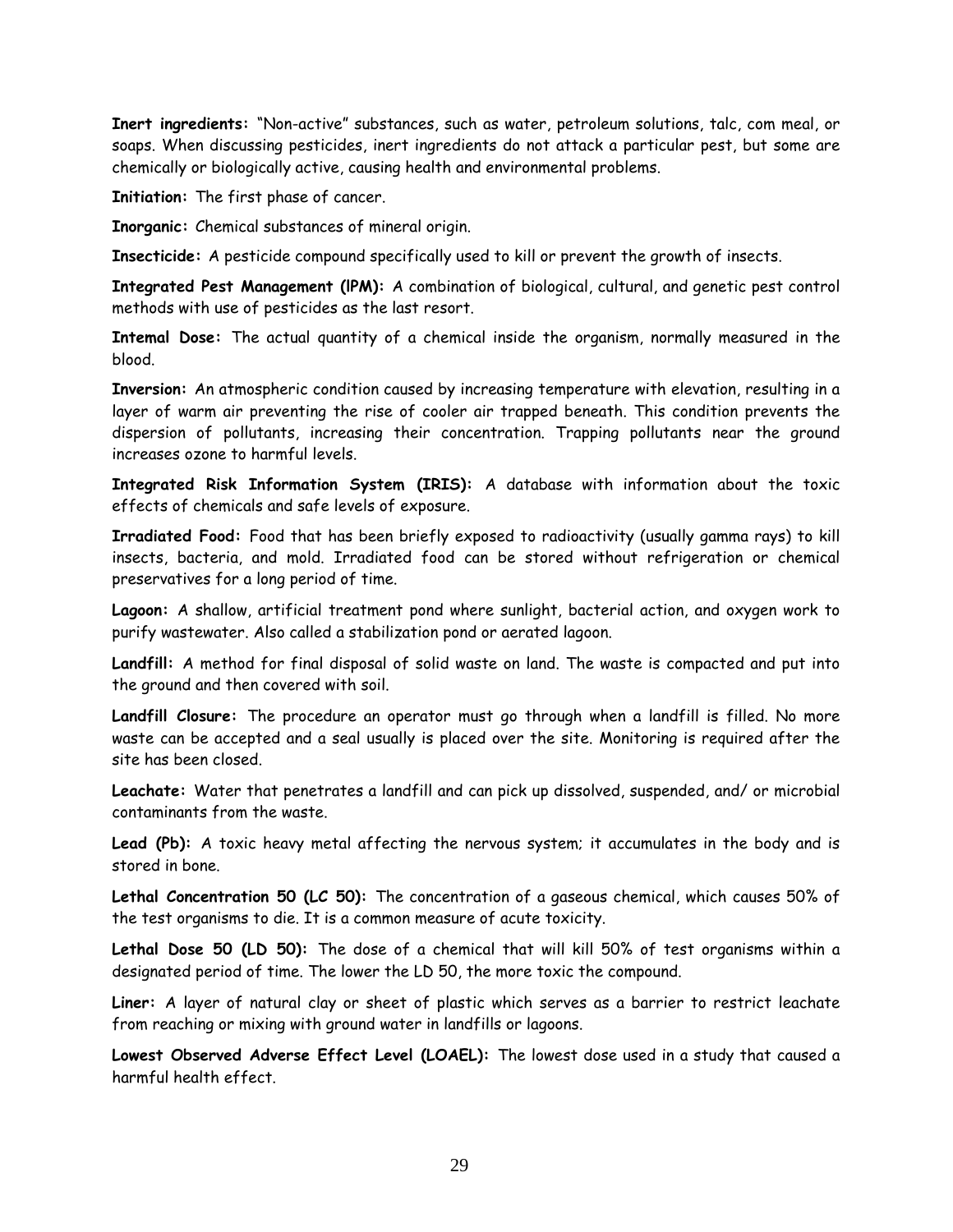**Local Emergency Planning Committee (LEPC):** A committee appointed by the State Emergency Response Commission (SERC), which develops comprehensive emergency plans, collects chemical release reports, and provides this information to the public.

**Malformations:** Permanent structural changes in a fetus or infant that may adversely affect survival, development, or function. Material Safety Data Sheet (MSDS): Printed material concerning a hazardous chemical, or Extremely Hazardous Substance, including its physical properties, hazards to personnel, fire and explosion potential, safe handling recommendations, health effects, fire fighting techniques, reactivity, and proper disposal.

**Maximum Contaminant Level (MCL):** The maximum permissible level of a contaminant in drinking water from a public water system. The MCL's are enforceable standards.

**Maximum Contaminant level Goal (MClG):** The concentration of a contaminant in drinking water which would be expected to not cause any harm even if the water is consumed every day for a lifetime.

**Medical Waste:** All wastes from hospitals, clinics, or other health care facilities that contain or have come into contact with diseased tissues or infectious microorganisms.

**Microorganisms:** Bacteria, mold, simple fungi, algae, protozoa, and a number of other organisms that are microscopic in size. Most are beneficial but some produce disease. Others are involved in composting and sewage treatment.

**Minimization:** Measures or techniques that reduce the amount of wastes generated during industrial production processes. This term also is applied to recycling and other efforts to reduce the volume of waste going to landfills. This is the same as waste reduction or waste minimization.

**Mitigation:** Measures taken to reduce adverse effects on the environment.

**Monitoring Well:** A well used to take water samples or to measure ground water levels.

**Morbidity:** Illness.

**Mortality:** Death.

**Minimal Risk levels (MRL):** An estimate of daily human exposure to a chemical that is likely to be without risk or adverse effects over a specified duration of exposure.

**Mutagenic:** The ability of a substance to cause changes in the DNA.

**National Ambient Air Quality Standards (NAAQS):** (ambient) air standards established by the EPA according to the Clean Air Act.

**National Environmental Policy Act of 1969 (NEPA):** Federal legislation requiring that all branches of government give proper consideration to the environment before taking any major action.

**National Pollutant Discharge Elimination System (NPDES):** The primary permitting program under the Clean Water Act, which regulates all discharges to surface water.

**National Priorities List (NPL):** The EPA's list of the most serious uncontrolled or abandoned hazardous waste sites.

**National Emission Standards for Hazardous Air Pollutants (NESHAP):** Emission standards set by the EPA for HAPs not covered by NAAQS that may cause an increase in illness or death.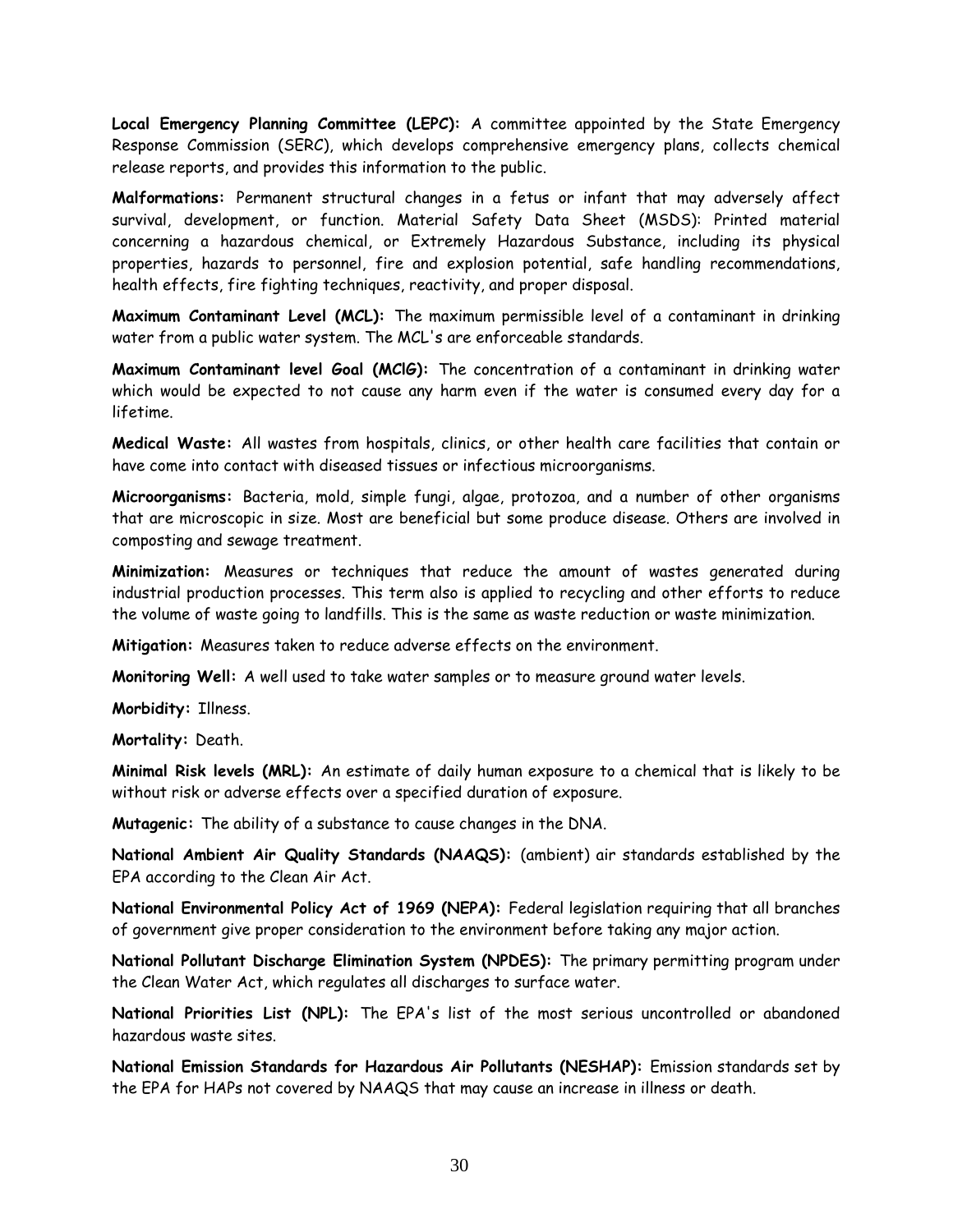**National Institutes of Health (NIH):** One of eight health agencies of the U.S. Public Health Service that is the focal point for biomedical research in the United States.

**National Institute for Occupational Safety and Health (NIOSH):** A research agency for the prevention of work related illnesses.

**National Library of Medicine (NLM):** The world's largest medical library, where materials in all major areas of the health sciences are collected.

**No Observed Adverse Effect level (NOAEL):** The highest level of exposure that does not cause observable harm.

**No Observed Effect level (NOEL):** The highest level of exposure that does not cause any observable effect.

**Nitrogen dioxide (N02):** An irritant and asphyxiate gas that worsens lung diseases and leads to formation of ozone. Motorized vehicles are the largest source of NO2

**Non-Attainment Areas:** Areas of the United States that do not meet the National Ambient Air Quality Standards by deadlines set in the Clean Air Act.

**Non-point Source:** Any source of pollution not associated with a distinct discharge point; includes sources such as runoff from agricultural lands, industrial sites, and parking lots, as well as escaping gases from pipes and fittings.

**National Technical Information Service (NTIS):** Part of the U.S. Department of Commerce. NTIS is the official resource for government-sponsored scientific, technical, engineering, and business-related information.

**National Toxicology Program (NTP):** A program that designs, conducts, and interprets animal experiments for toxicity and carcinogenicity.

**Ozone (O3):** The principal component of smog, which forms from vehicle emissions in the presence of sunlight.

**Occupational Safety and Health Administration (OSHA):** An agency that is located in the Department of labor and is responsible for creating and enforcing workplace safety and heath regulations.

**Odds Ratio (OR):** A measure of the increase in the chance of disease for a person who is exposed to a chemical as compared to a person who is not exposed.

**Organic:** A chemical made with carbon; includes most pesticides and solvents.

**Organically Grown:** Food, feed crops, and livestock grown without any pesticides or hormones.

**Organism:** Any living being, plant, mammal, bird, insect, reptile, fish or bacterium.

**Oxidant:** A chemical that can react chemically with other substances. Ozone is an oxidant that can damage lung tissue if it is breathed, or can destroy microorganisms if it is added to drinking later.

**Parameter:** A measurable property. Temperature, pressure, and density are parameters of the atmosphere.

**Particulates:** Liquid or solid particles such as dust, smoke, mist, or smog found in air emissions.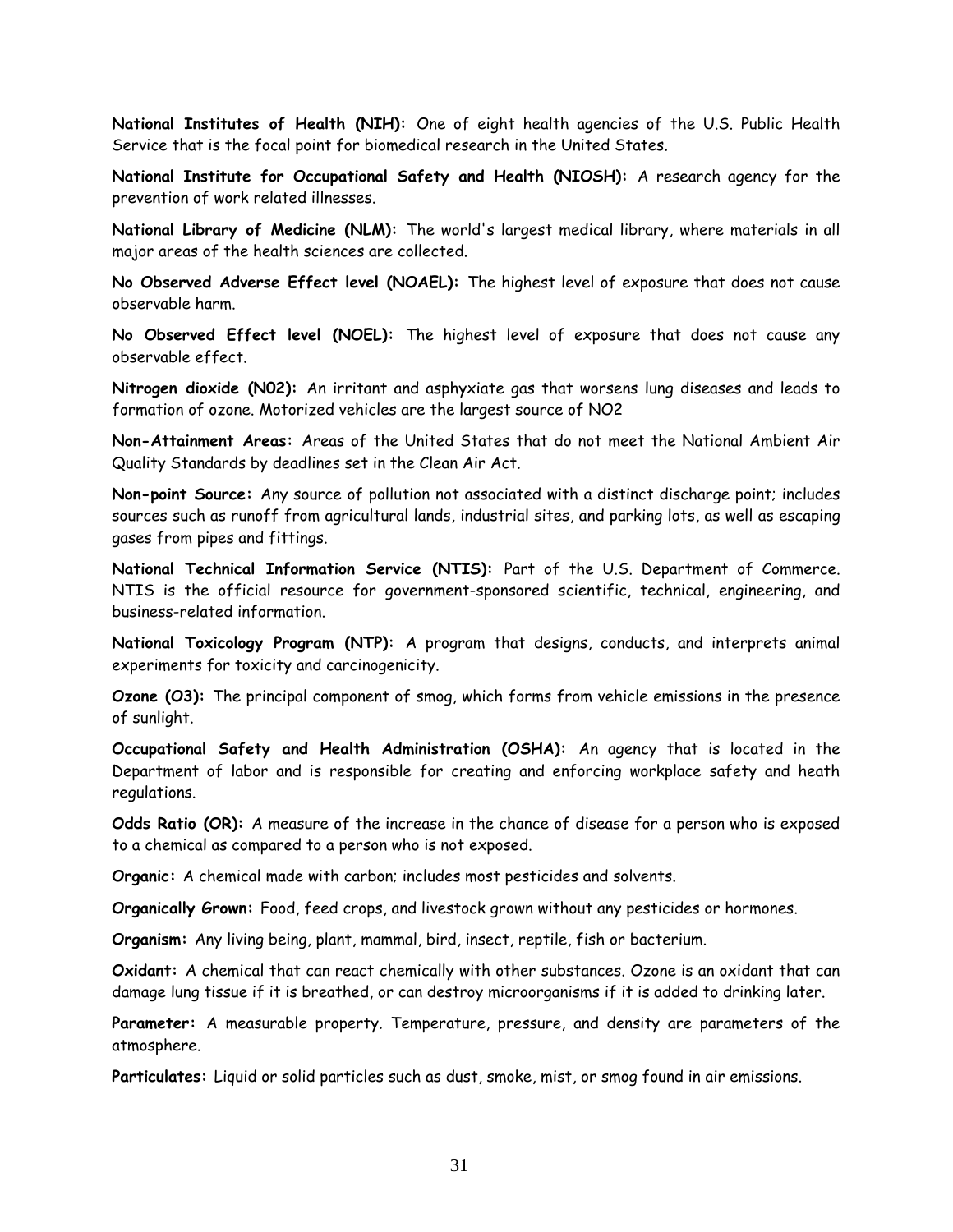**Particulate Matter (PM1o):** Ash, smoke, soot, dust, fibers, and liquid materials such as droplets and aerosols.

**Pathogen:** A bacterial organism capable of producing disease.

**Permit:** A legal document issued by state and/or federal authorities containing a detailed description of the proposed activity and operating procedures as well as appropriate requirements and regulations.

**Pesticide:** Substances intended to repel, kill, or control 'pests' like weeds, insects, rodents, fungi, bacteria, or other organisms. The family of pesticides includes herbicides, insecticides, rodenticides, fungicides, and bactericides.

**Plume:** The area which will be polluted by a contaminant after it is released.

**Point Source:** A stationary location or fixed facility such as an industry or municipality that discharges pollutants into air or surface water through pipes, ditches, lagoons, wells, or stacks a single identifiable source such as a ship or a mine.

**Pollution:** Any substance in water, soil, or air that degrades the natural quality of the environment, offends the senses of sight, taste, or smell, or causes a health hazard.

**Pollution Prevention:** Conserving energy, minimizing wastes, material substitutions, alterations, and product improvements to reduce the amount of pollution produced.

**Polychlorinated Biphenyl (PCBs):** A group of toxic chemicals used in electrical transformers and capacitors. PCBs were banned in 1979.

**Potable Water:** Water that is considered safe to drink.

**Potentially Responsible Party (PRP):** Any individual or company that is potentially responsible for or has contributed to a spill or other contamination at a Superfund site. Whenever possible, the EPA requires PRPs to clean up sites they have contaminated.

**Prevalence:** The current number of people suffering from an illness at a given point in time.

**Primary Pollutants:** Air pollutants that can affect health. Promotion: The second phase of cancer.

**Publicly Owned Treatment Works (POTW):** A municipal or public service district wastewater treatment system.

**Quality Assurance/Quality Control:** A system of procedures, checks, audits, and corrective actions to ensure that all technical, operational, monitoring, and reporting activities are of the highest achievable quality.

**Radioactive Waste:** Any waste that emits radiation.

**Radionuclides:** Radioactive particles, man-made or natural.

**Radon:** A colorless, naturally occurring gas formed by radioactive decay of uranium. Radon accumulating in basements and other areas of buildings without proper ventilation has been identified as an important cause of lung cancer.

**Raw Water:** Water prior to any treatment or use.

**Reactivity:** Refers to those hazardous wastes that are unstable and can undergo violent chemical changes, but do not explode.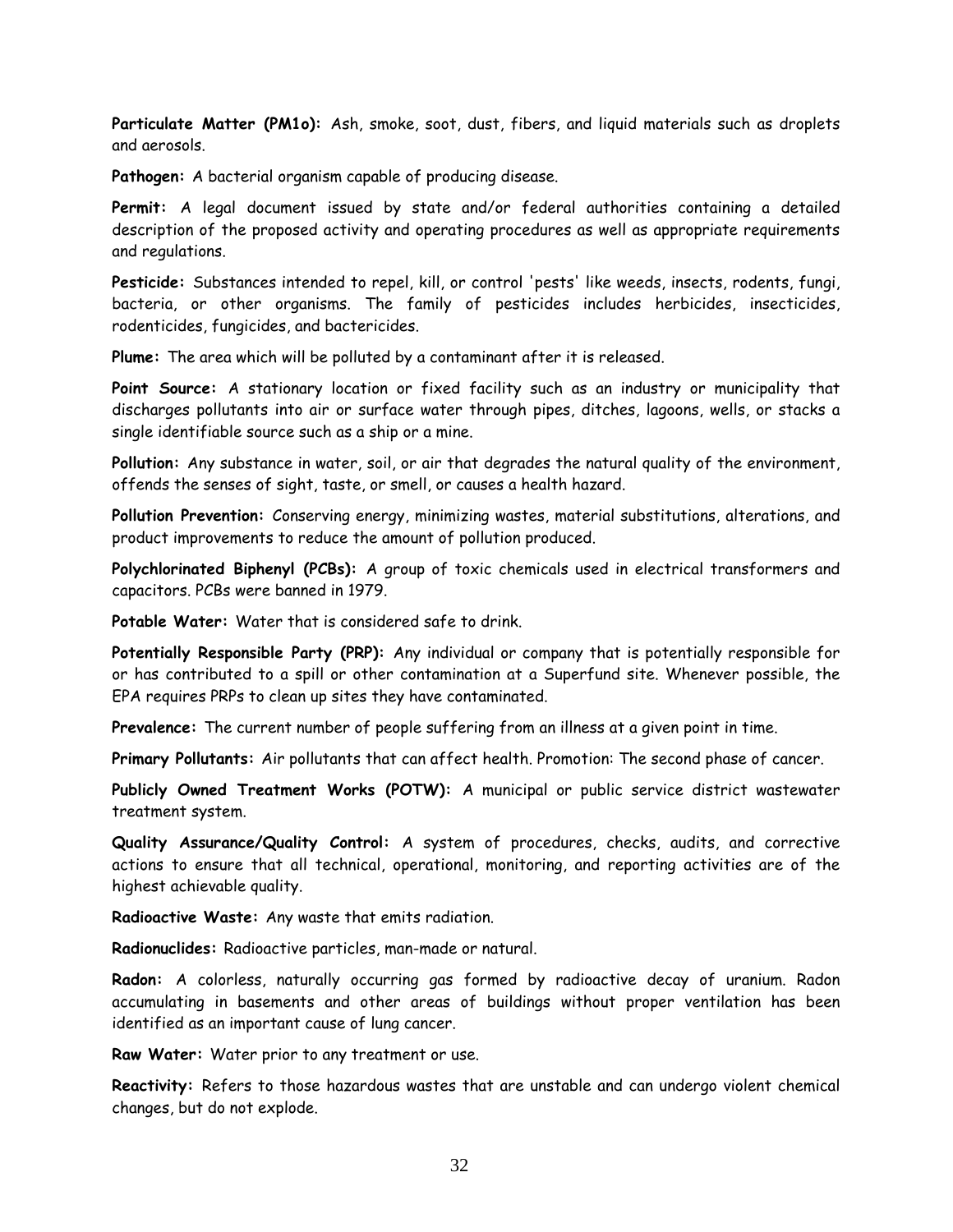**Receiving Waters:** A river, lake, ocean, stream, or other body of water into which wastewater or treated effluent is discharged.

**Recycling:** Reusing materials and objects rather than discarding them as wastes.

**Refine:** To remove impurities

**Residue:** Stuff that is left over after some process, such as the solids left after water is evaporated.

**Resource Conservation and Recovery Act (RCRA):** A law that gives the EPA authority to control hazardous waste from the "cradle-to-grave." This includes the generation, transportation, treatment, storage, and disposal of hazardous waste. RCRA also sets forth a framework for the management of non-hazardous solid wastes.

**Inhalation Reference Concentration (RfC):** The concentration of a contaminant in air which is not expected to cause any health effects even if it is breathed continuously over a lifetime.

**Oral Reference Dose (RfD):** An estimate of a daily oral exposure to the human population that is likely to be without harmful effect during a lifetime (normally used for water).

**Risk:** A measure of the chance that damage to life, health, property, or the environment will occur in a specified period of time.

**Risk Assessment:** A study to estimate the level of risk associated with a specific situation or release of a contaminant.

**Risk Communication:** The process of exchanging information about levels or, significance of health or environmental risks.

**Risk Factor:** A characteristic (e.g. race, sex, age, and obesity) associated with increased chance of a health problem.

**Rodenticide:** A pesticide or other agent used to kill rats and other rodents.

**Reportable Quantity (RQ):** Quantity of a hazardous substance that needs to be reported under CERCLA. If a substance exceeds its RQ, the release must be reported to the National Response Center and community emergency coordinators in areas likely to be affected.

**Relative Risk (RR):** A measure of the increase in the chance of disease for a person who is exposed to a chemical as compared to, a person who is not exposed.

**Scrubbing:** A common method of reducing stack air emissions by spraying a liquid that concentrates the impurities into waste.

**Safe Drinking Water Act (SDWA):** Law establishing and enforcing safe standards for public water systems.

**Secondary Pollutants:** Air pollutants that may have negative effects other than health, such as damage to buildings.

**Sediment:** Topsoil, sand, and minerals washed from the land into water, usually after rain or snow melt.

**Septic tank:** An underground tank to collect wastes from homes that are not connected to a municipal sewer system. Wastes go from the home into the tank and are decomposed by bacteria.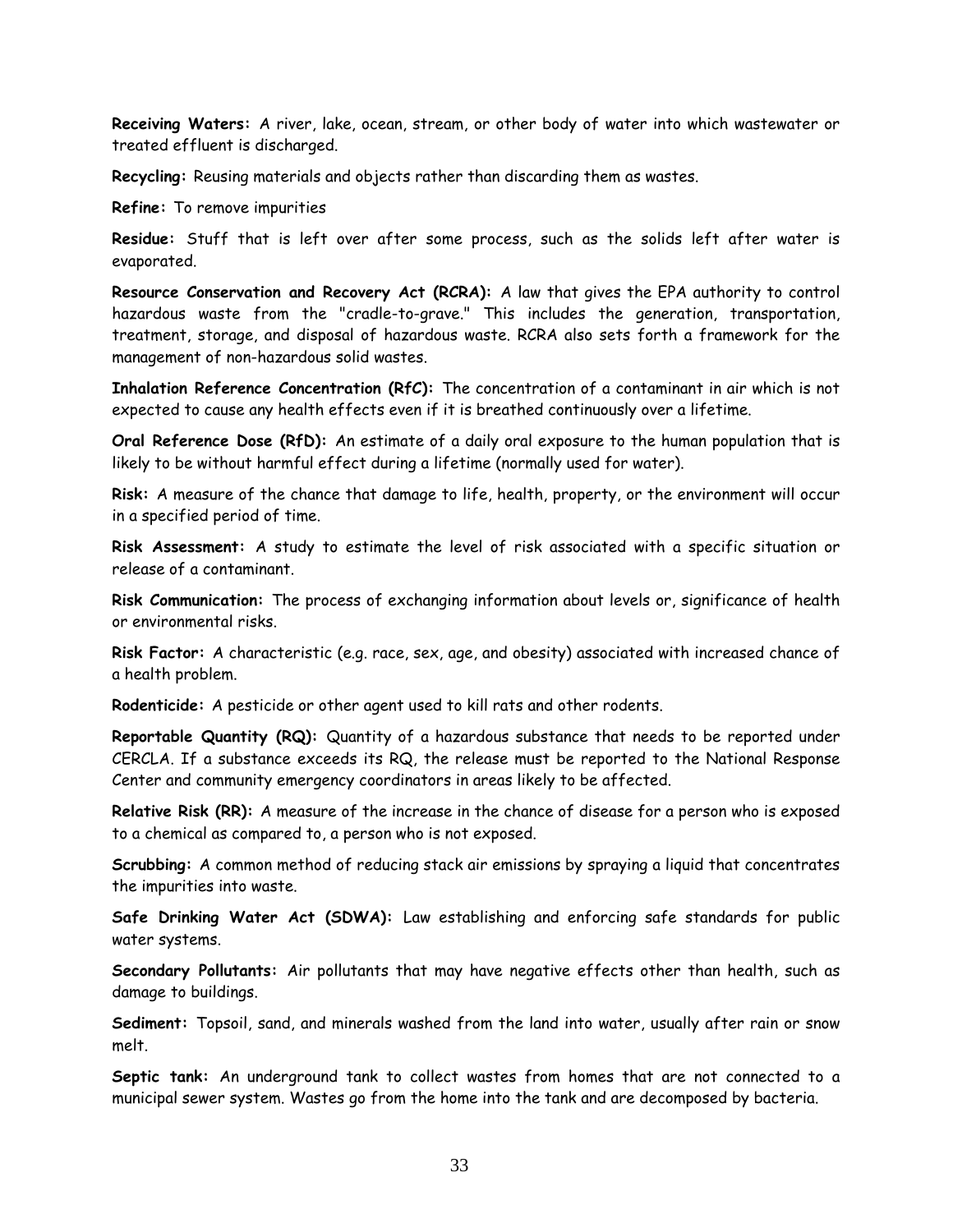**Sewer:** A channel or conduit that carries wastewater to a treatment plant. Sanitary sewers carry household, industrial, and commercial wastes.

**Standard Industrial Classification (SIC):** A classification of industries according to their process or activity.

**Siting:** Choosing a location for an industrial facility.

**Sludge:** The residue (solids and some water) produced as a result of water or wastewater treatment.

**Smog:** Combination of particles and gases causing cause the air to look hazy and can cause breathing problems.

**Sulfur Dioxide (SO2):** A gas emitted from electrical power plants. It is the principal component of acid rain and can affect the respiratory system.

**Solid Waste:** As defined under RCRA, any solid, semi-solid, liquid, or contained gaseous materials discarded from industrial, commercial, mining, or agricultural operations, and from community activities. Solid waste includes garbage, construction debris, commercial trash, sludge from water supply or waste treatment plants, or air pollution control facilities, and other discarded materials.

**State Emergency Response Commission (SERC):** Appointed by the state to oversee the administration of EPCRA at the state level. This commission designates and appoints members to LEPCs and reviews emergency response plans for cities and counties.

**Short Term Exposure Limit (STEL):** The maximum concentration to which worker scan be exposed for up to 15 continuous minutes. No more than four exposures c3re allowed per day, and there must be at least 60 minutes between exposure periods.

**Surface Water:** All water naturally open to the atmosphere (rivers, lakes, reservoirs, ponds, streams, seas, and estuaries).

**Suspended Solids:** Solids that either float on the surface or are suspended in water, wastewater, or other liquids.

**Sustainable Agriculture:** Environmentally friendly methods of farming that allow the production of crops or livestock without damage to the farm as an ecosystem, including effects on soil, water supplies, biodiversity, or other surrounding natural resources.

**Teratogen:** A substance capable of causing birth defects.

**Threshold Limit Value (TLV):** The concentration of an airborne substance that a healthy person can be exposed to for a 40-hour workweek without adverse effect.

**Tolerance:** Permissible residue level for pesticides in raw agricultural produce and processed foods. Whenever a pesticide is registered for use on a food or feed crop, a tolerance must be established. The EPA establishes the tolerance levels, which are enforced by the Food and Drug Administration and the Department of Agriculture.

**Toxic Chemical:** Substances that can cause severe illness, poisoning, birth defects, disease, or death when ingested, inhaled, or absorbed by living organisms.

**Toxic Release Inventory (TRJ):** A database with information about toxic chemicals that are being released into the environment. Industries are required to report their emissions annually.